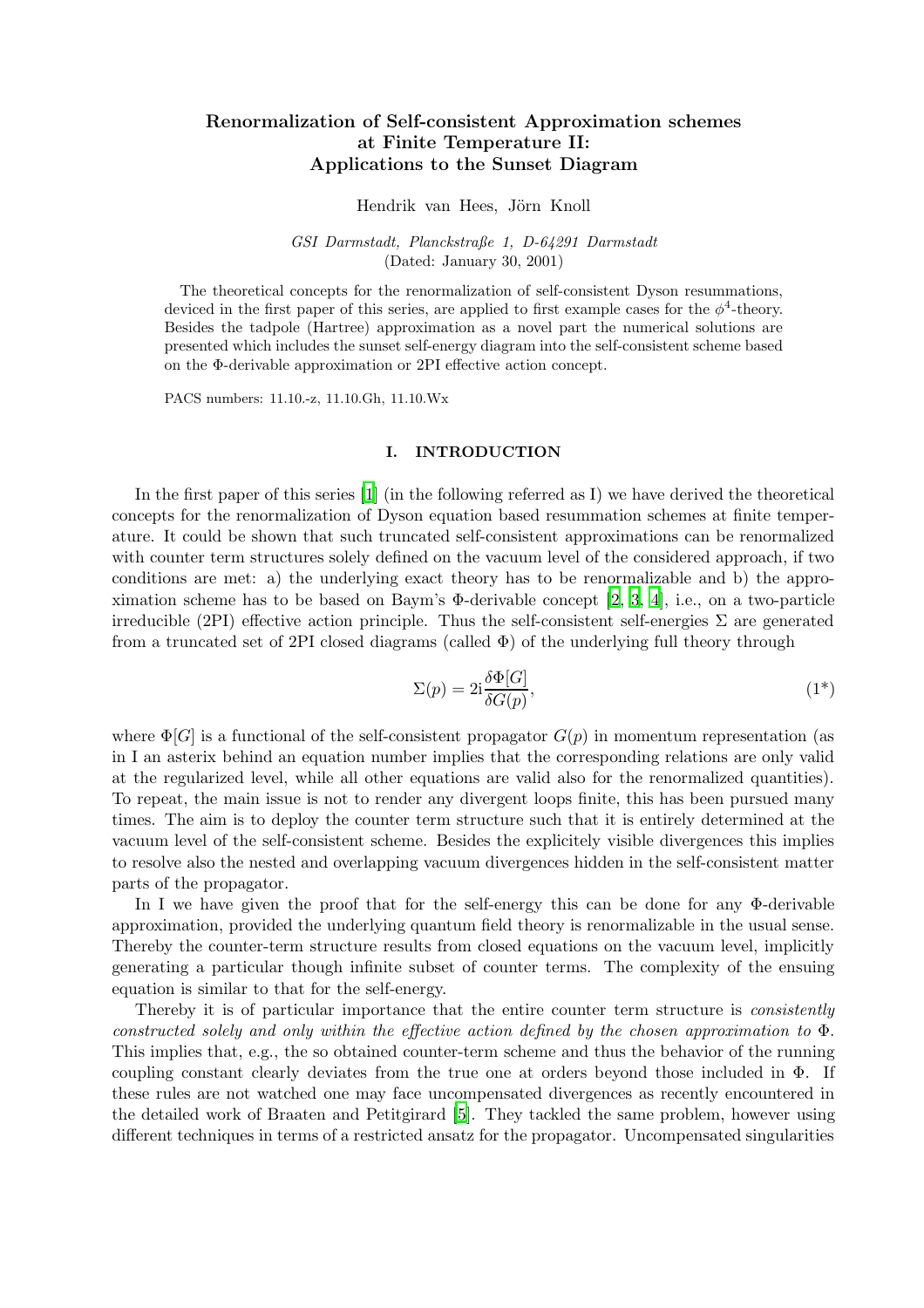arose from the fact that the used  $\beta$ -function was not the one pertaining to the self-consistent scheme but taken from the full β-function calculated up to the fifth loop order. Furthermore it is yet not transparent to us, how in their approach the hidden and nested vacuum subdivergences can be resolved such that one arrives at a counter term structure solely defined on the self-consistent vacuum level  $(T = 0)$ . In our case the latter leads to a to be renormalized Bethe-Salpeter equation for the vacuum four-point function consistent with the chosen approximation level for the Φfunctional.

In I we also have shown that the generating functional  $\Gamma[\varphi, G]$  and thus the thermodynamic potential can be rendered finite with counter terms solely defined on the vacuum level of the self-consistent scheme. Again it is crucial to expand the functional around the solutions of the corresponding self-consistent approximation for the vacuum. It is not possible to render arbitrary parts of  $\Gamma$  finite for themselves since it is important to use the stationarity of  $\Gamma$  for the solution of the vacuum equations of motion. In particular terms linear in the matter parts of the propagator are singular and only drop out if the vacuum part is solved self-consistently!

For self-consistent Dyson resummation schemes it is well known [\[6](#page-17-5)], that they may violate symmetry properties such as crossing symmetry, masslessness of Nambu-Goldstone modes, conservation laws, etc. at a level beyond that of one-point functions, i.e., on the correlator level at orders beyond those included in Φ. We devote a forthcoming paper [\[7](#page-17-6)] in this series to the issue of how to extend the scheme such that symmetry violations are indeed cured.

In this paper we give first numerical solutions for the leading and the next-to-leading order of the self-consistent Dyson equations for the  $\phi^4$ -theory, which is defined by the Lagrangian

$$
\mathcal{L} = \frac{1}{2} (\partial_{\mu} \phi)(\partial^{\mu} \phi) - \frac{m^2}{2} \phi^2 - \frac{\lambda}{4!} \phi^4.
$$
 (2)

In the symmetric phase,  $\langle \phi \rangle = 0$ , the first diagrams contributing to  $\Phi$  and  $\Sigma$  are

<span id="page-1-0"></span>
$$
\Phi = \bigcirc \bigcirc \bigcirc + \frac{1}{2} \bigcirc \bigcirc + \cdots,
$$
\n(3\*)

$$
\Sigma = \bigotimes + \bigotimes + \cdots, \tag{4*}
$$

where all lines represent self-consistent propagators. The leading order diagram gives rise to the tadpole (Hartree) approximation for the self-energy, which, frequently considered in the literature (see for instance  $[6, 8]$  $[6, 8]$  $[6, 8]$ ), leads to the standard gap equation. Here it is given as the most simple example for our general renormalization scheme. The next-to-leading order includes the sunset diagram for the self-energy. While in the tadpole case the self-energy is real and constant, with the sunset term the self-energy becomes momentum dependent and complex. Thus the particles acquire a finite spectral width due to collisions with the surrounding matter. With the sunset diagram one enters a new stage of sophistication, both, as far as the counter term structure is concerned, and with respect to the numerical solution of the resulting self-consistent equations.

First numerical investigations of the self-energy are presented which result from the two explicitly given diagrams in [\(4\\*\)](#page-1-0). We could improve the numerical accuracy immensely compared to the status given in [\[9](#page-18-0)] where we restricted ourselves to the computation of the imaginary parts of the self-energy to avoid problems with renormalization. The paper is organized as follows: In sect. [II](#page-2-0) we briefly summarize the results of I as far as we need the formulae for the numerical calculations. In sect. [III](#page-4-0) we solve the tadpole approximation (gap-equation) and in sect. [IV](#page-7-0) the next-to-leading order approximation including the sunset diagram.

Throughout the paper we work in momentum-space representation within the real-time field theory formalism for the self-energies and propagators. Thus, if not stated otherwise, self-energies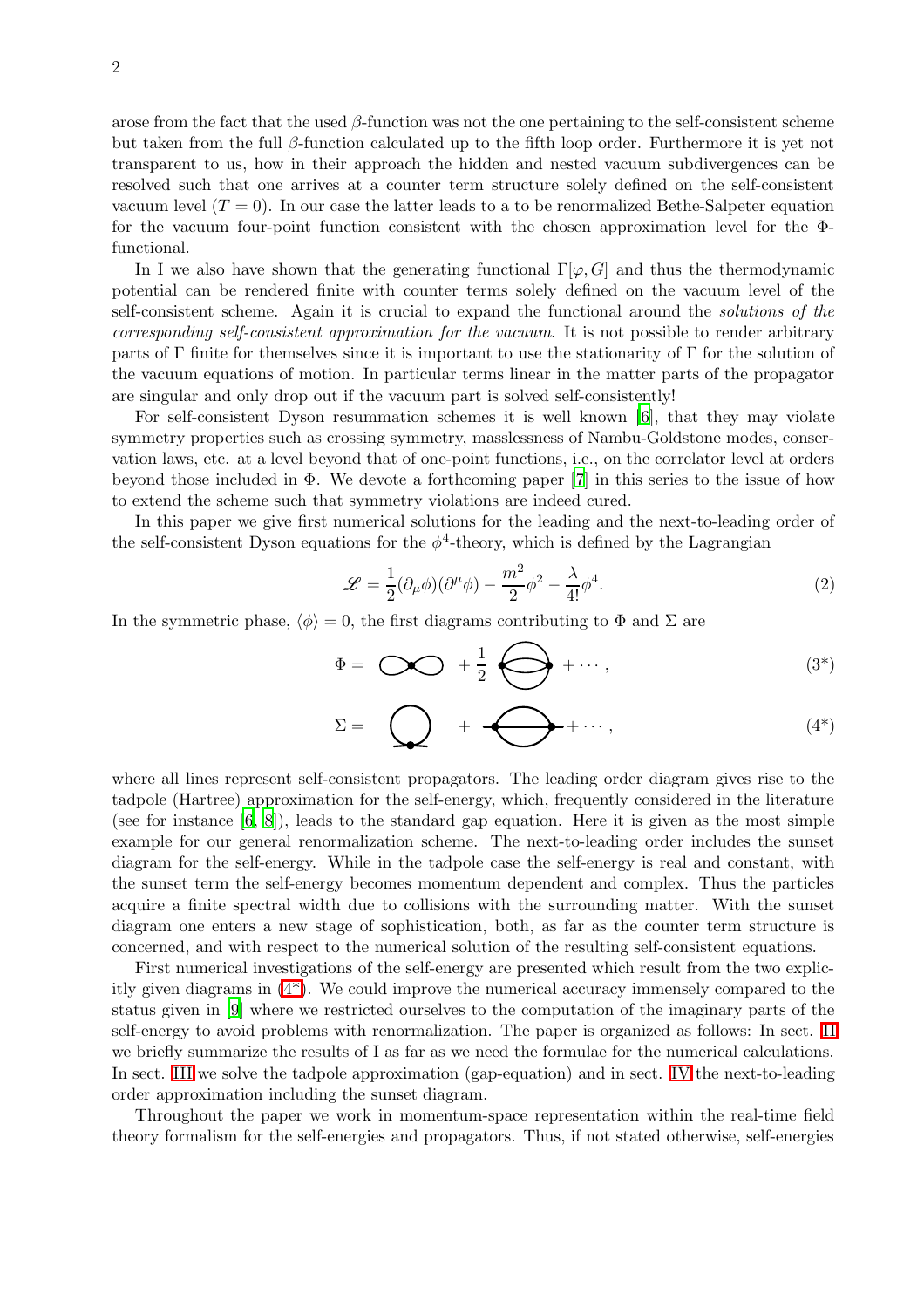and Green's functions are contour matrix valued in the sense of the Schwinger-Keldysh real-time contour [\[10](#page-18-1), [11](#page-18-2), [12](#page-18-3)]. There vertices belonging to time arguments on the time and anti-time ordered branches are labeled by − and + superscripts, respectively. The integration sense is accounted for by assigning the values  $\pm i\lambda$  to the bare vertex depending on its placement on the  $\{-\}$  or  $\{+\}$ branches of the contour.

### II. THE RENORMALIZED EQUATIONS OF MOTION

<span id="page-2-0"></span>In I we have shown that arbitrary self-consistent approximations given by the Φ-derivable concept [\(1\\*\)](#page-0-0) can be renormalized with counter terms defined on the vacuum level. Thereby the renormalized self-energy as well as the thermodynamical potential are finite and consistent to one another.

<span id="page-2-1"></span>For the renormalization procedure the self-energy has to be split into three parts, namely the pure vacuum part (which is of divergence degree  $\delta(\Sigma^{(\text{vac})}) = 2$ ), the part  $\Sigma^{(0)}$  with divergence degree  $\delta(\Sigma^{(0)}) = 0$ , containing explicit and hidden vacuum sub-divergences, and the rest  $\Sigma^{(r)}$  with  $\delta(\Sigma^{(r)}) = -2$ , which contains only explicit vacuum sub-divergences with corresponding counterterms

$$
\Sigma = \Sigma^{(\text{vac})} + \Sigma^{(0)} + \Sigma^{(\text{r})}.
$$
\n
$$
(5)
$$

The self-consistent Green's function G follows from the Dyson equation in contour matrix form

<span id="page-2-4"></span><span id="page-2-2"></span>
$$
\Delta^{-1}G = 1 + \Sigma G. \tag{6}
$$

Here  $\Delta$  is the free Green's function on the contour. In view of [\(5\)](#page-2-1) the self-energy within the Green's function needs two subtractions to render its loops finite:

$$
iG = iG^{(vac)} + \underbrace{iG^{(vac)}\Sigma^{(0,div)}G^{(vac)} + iG^{(r)}}_{iG^{(matter)}} = \underbrace{+ - \underbrace{+ \underbrace{+ \Sigma^{(0)}}- + \text{0000}}. \tag{7}
$$

The subtraction only affects contour diagonal pieces of the propagator, since loops containing mixed contour vertices are finite for themselves. Thus

$$
iG^{(vac)}(p) = \begin{pmatrix} iG^{--(vac)}(p) & 0 \\ 0 & iG^{++(vac)}(p) \end{pmatrix}, \quad i\Sigma^{(0;div)}(p) = \begin{pmatrix} i\Sigma^{--(0)}(p) & 0 \\ 0 & i\Sigma^{++(0)}(p) \end{pmatrix}, \quad (8)
$$

and likewise  $\Sigma^{(vac)}$  are diagonal. While  $G^{(vac)}$  and  $\Sigma^{(vac)}$  are given by the (anti-)time ordered selfconsistent expressions given by the  $\Phi$ -derivable scheme on the vacuum level,  $\Sigma^{(0)}$  accounts for the self-energy parts linear in  $G<sup>(matter)</sup>$ . The three r.h.s. terms of [\(7\)](#page-2-2) are of divergence degree  $-2, -4,$ and −6, respectively. It is important to notice that only the full self-consistent propagator and selfenergy, G and  $\Sigma$ , obey the equilibrium conditions (KMS) among their four contour components, cf. Eqs. (A.14) to (A.18) in I. The components of subtracted pieces like  $G^{(\text{matter})}$ ,  $\Sigma^{(0)}$  or  $\Sigma^{(r)}$  obey no direct equilibrium relations as they result from differences of finite temperature with vacuum terms. Here we see an advantage in the real-time formalism which naturally permits this decomposition into vacuum and matter pieces of all dynamical quantities.

<span id="page-2-3"></span>The contour diagonal parts of  $\Sigma^{(0)}$  and  $\Sigma^{(r)}$  contribute only at finite temperature. Due to Lorentz invariance the vacuum self-energy and the Green's function are functions of  $s = p^2$ . The vacuum self-energy is renormalized according to the rules of the on-shell renormalization scheme, i.e.,

$$
\Sigma^{(\text{vac})}(s=m^2) = 0, \quad \partial_s \Sigma^{(\text{vac})}(s=m^2) = 0,\tag{9}
$$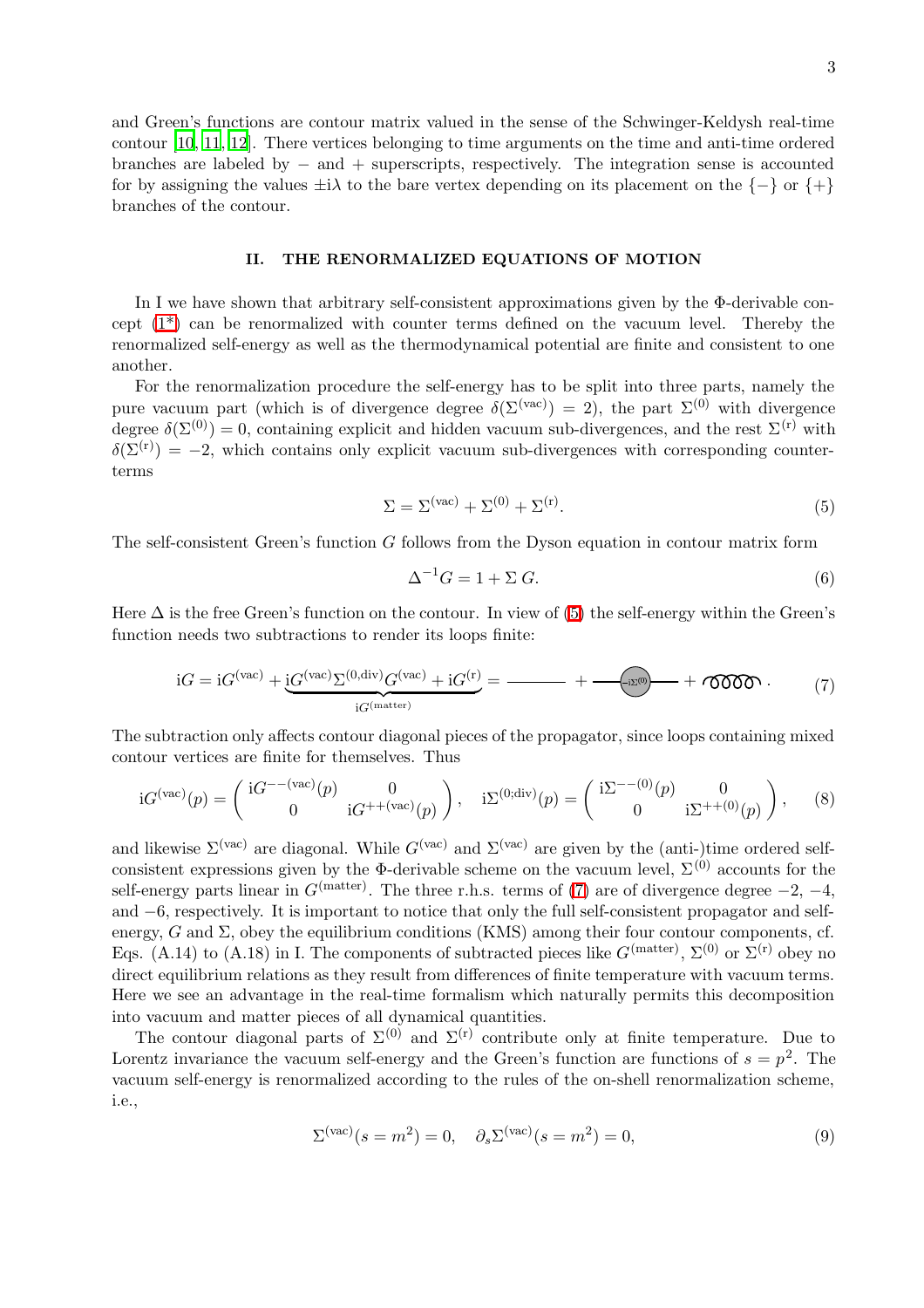which defines  $m$  to be the physical mass of the particles and normalizes the wave functions such that the residuum of the Green's function at  $s = m^2$  is equal to 1. As we shall see in the following the renormalization procedure used to calculate the vacuum parts, and subsequently needed for the temperature dependent pieces of the self-energy, allows to chose any renormalization scheme. Especially it is possible to use "mass independent" minimal subtraction schemes (MS  $[13]$  $[13]$  $[13]$  or  $\overline{\text{MS}}$ [\[14\]](#page-18-5) of dimensional regularization) so that the renormalization program shown in I is applicable also for the massless case. For the renormalization of the self-energy and the 2PI-functional  $\Gamma[G]$  it is crucial to split all quantities into vacuum  $(T = 0)$  and finite temperature parts by the procedure given above.

As shown in I this procedure allows to define the generating functional in its dependence on the in-matter parts of the propagator with the self-consistent solution given by the stationary point. Simultaneously this leads to the renormalized thermodynamical potential. All divergences indeed compensate if and only if the vacuum level is solved and renormalized entirely within the same approximation level as used for the finite temperature parts. This fact together with the stationarity conditions of the generating functional at  $T = 0$  for the vacuum equations of motion avoids the singularity problems encountered in [\[5\]](#page-17-4).

In  $\Sigma^{(0)}$  the in-matter part of the propagator is involved in logarithmically divergent loops which imply hidden divergences. As shown in I these can be resolved with the following result

$$
\Sigma^{(0)}(p) = \int \frac{\mathrm{d}^4 l}{(2\pi)^4} \left\{ [\Gamma^{(4)}(l,p) - \Gamma^{(4,\text{vac})}(l,0)] G^{(\text{matter})}(l) + \Lambda(0,l) G^{(\text{r})}(l) \right\}.
$$
 (10)

<span id="page-3-1"></span>Here in consistency with the Dyson equation the four-point function  $\Gamma^{(4)}(p,q)$  is generated also from Φ through

<span id="page-3-0"></span>
$$
\Gamma^{(4)}(p,q) = 2\left(\frac{\delta^2 \Phi[G]}{\delta G(p)\delta G(q)}\right)_{T \to 0^+}^{\text{(ren)}}.
$$
\n(11)

The counter term  $\Gamma^{(4,\text{vac})}$  contains only the contour diagonal parts (all vertices placed on one side of the real-time contour) of  $\Gamma^{(4)}$ . This function is 2PI in the channel  $p \to q$ , i.e., one cannot disconnect the diagrams by cutting two lines and separating the lines carrying the momenta  $p$  and  $q$ . It contains only vacuum pieces and can straight forwardly be renormalized with  $\Gamma^{(4,\text{vac})}(0,0) = \pm \lambda/2$ (denoted by the superscript (ren)). At the same time this four-point function defines the kernel for the vacuum s-channel Bethe-Salpeter equation defining the 2PR four-point function  $\Lambda(p,q)$ . In [\(10\)](#page-3-0) we only need the half sided  $\Lambda(0, p)$ , which, as one of the crucial points of the Bogoliubov-Parasiuk-Hepp-Zimmermann (BPHZ) renormalization procedure [\[15,](#page-18-6) [16](#page-18-7)], is given by the finite equation

<span id="page-3-2"></span>
$$
\Lambda(0,p) = \pm \frac{\lambda}{2} + \Gamma^{(4,\text{vac})}(0,p) + i \int \frac{d^4l}{(2\pi)^4} \Lambda(0,l) [G(l)]^2 [\Gamma^{(4,\text{vac})}(l,p) - \Gamma^{(4,\text{vac})}(l,0)], \tag{12}
$$

again involving only contour diagonal terms. Here we inserted the renormalization condition  $\Lambda(0,0)=\pm\frac{\lambda}{2}$  $\frac{\lambda}{2}$ .

The expression [\(10\)](#page-3-0) for  $\Sigma^{(0)}$  void of the  $\Lambda(0, l)$  part would correspond to a naive subtraction, which indeed is finite, however it implies  $T$  dependent counter terms. As explained in I, only the entire expression [\(10\)](#page-3-0) guarantees a counterterm structure solely defined on the self-consistent vacuum level.

#### The perturbative view

The above procedure defines the self-consistent renormalization scheme in terms of the corresponding selfconsistent vacuum propagator  $G^{(\text{vac})}$ , the vacuum four-point function  $\Lambda(0, l)$ , and the self-consistent in-matter pieces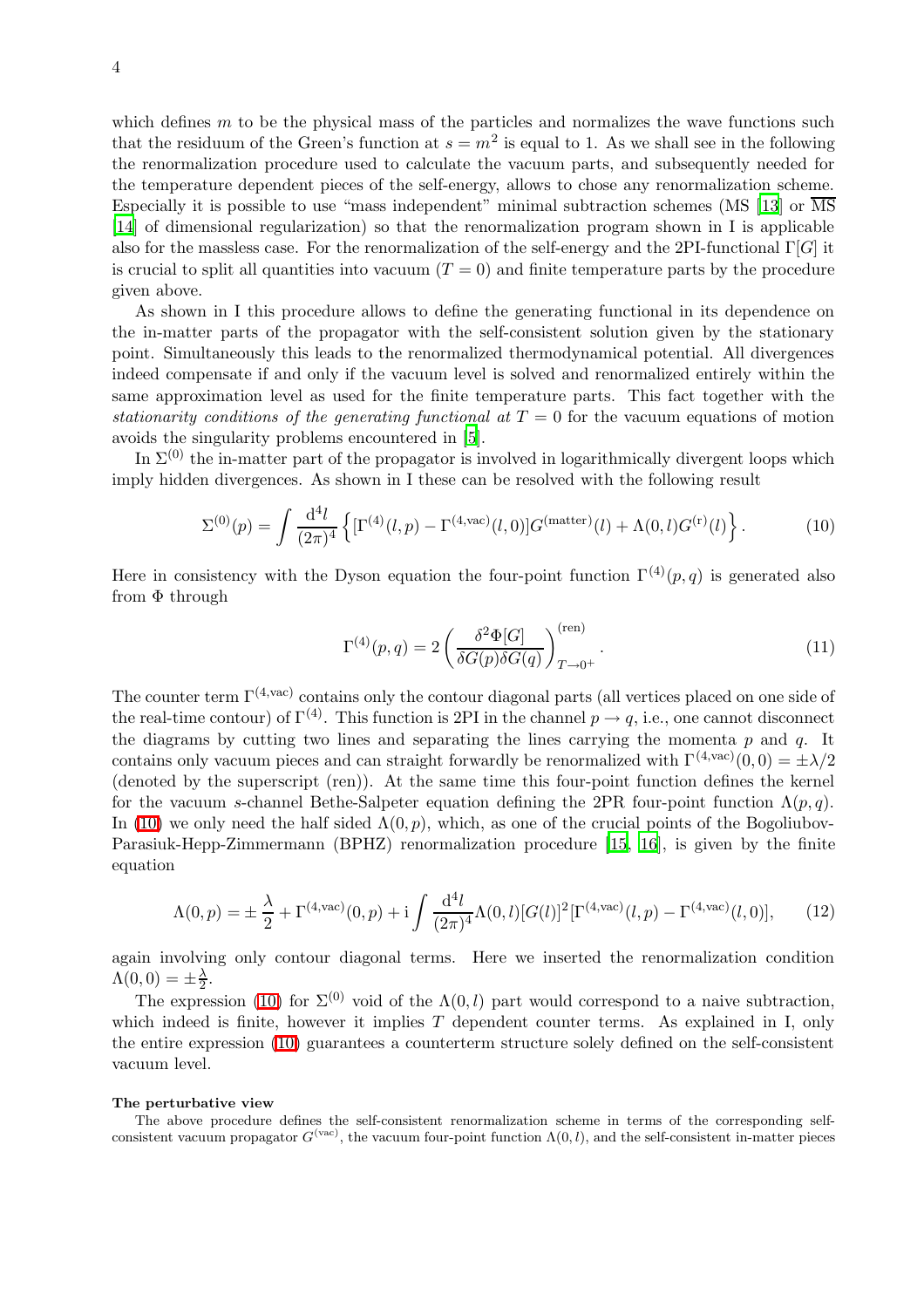of the propagator  $G^{(\text{matter})}$  or  $G^{(r)}$ . As an illustration we briefly quote the corresponding perturbative (1PI) view of the scheme, expanding the full self-energy in terms of the vacuum propagator in contour matrix notation satisfying the equilibrium relations (KMS) at the given temperature  $T$ 

$$
iG^{(vac;T)}(p) = \begin{pmatrix} iG^{--(vac)}(p) & 0 \\ 0 & iG^{++(vac)}(p) \end{pmatrix} + \rho^{(vac)}(|p_0|, \vec{p}) \begin{pmatrix} n(p_0) & \Theta(-p_0) + n(p_0) \\ \Theta(p_0) + n(p_0) & n(p_0) \end{pmatrix},
$$
\n
$$
= \qquad \qquad + \qquad \qquad (13)
$$

with the vacuum spectral function and thermal Bose-Einstein weight defined by

<span id="page-4-1"></span>
$$
\rho^{(\text{vac})}(p) = -2 \operatorname{Im} G_R^{(\text{vac})}(p) = -2 \operatorname{sign}(p_0) \operatorname{Im} G^{-(\text{vac})}
$$
  
\n
$$
n(p_0) = \frac{1}{\exp(\beta|p_0|) - 1}.
$$
\n(14)

As discussed in I, loops involving the Θ-functions or the thermal weights summarized by the dotted line are always finite.

For the self-consistent scheme of tadpole and sunset the following types of 1PI diagrams are resummed to the full self-consistent self-energy:



Here the diagrams for  $\Sigma^{(\text{matter})}$  are generated by iterative insertions of the diagrams of  $\Sigma^{(\text{vac})}$ , replacing one or more plain lines by dotted ones with the constraint that due to the self-consistence at the vacuum level all pure vacuum self-energy insertions are to be excluded. In  $\Sigma^{\text{(matter)}}$  vacuum subdiagrams (plain lines) with 4 external lines are logarithmically divergent and need to be renormalized. Their sum defines the renormalized four point function Λ. If the latter include the external points (full dots) they contribute to  $\Sigma^{(0)}$ , defined in [\(5\)](#page-2-1). All other terms, like the last term, contribute to  $\Sigma^{(r)}$ .

#### III. THE TADPOLE APPROXIMATION

<span id="page-4-0"></span>The tadpole approximation is given by

$$
i\Phi[G] = \bigodot \bigodot = \frac{i\lambda}{8} \sum_{j=\pm} \sigma_{jj} \left[ \int \frac{d^d l}{(2\pi)^d} G^{jj}(l) \right]^2 \tag{16*}
$$

$$
-i\Sigma^{jj} = 2i\frac{\delta\Phi[G]}{\delta G_{jj}} = \sum_{j} \frac{\lambda}{2} \int \frac{d^{d}l}{(2\pi)^{d}} G^{jj}(l) = \Theta\sigma^{jj}, \quad j \in \{-, +\}
$$
 (17\*)

for the un-renormalized  $\Phi$ -functional and self-energy. Here  $\sigma = \text{diag}(1, -1)$  accounts for the integration sense on the contour. The self-energy is diagonal in the contour indices. Since the tadpole self-energy is real and constant the vacuum part vanishes

$$
\Sigma^{(\text{vac})} = 0 \tag{18}
$$

in view of the physical renormalization condition [\(9\)](#page-2-3). To find the renormalized equations of motion at finite temperature we need the renormalized four-point function  $\Lambda$  according to [\(10\)](#page-3-0). Due to [\(11\)](#page-3-1) we have a constant Bethe-Salpeter kernel

$$
\Gamma^{(4;\text{vac})} = \frac{\lambda}{2} \tag{19}
$$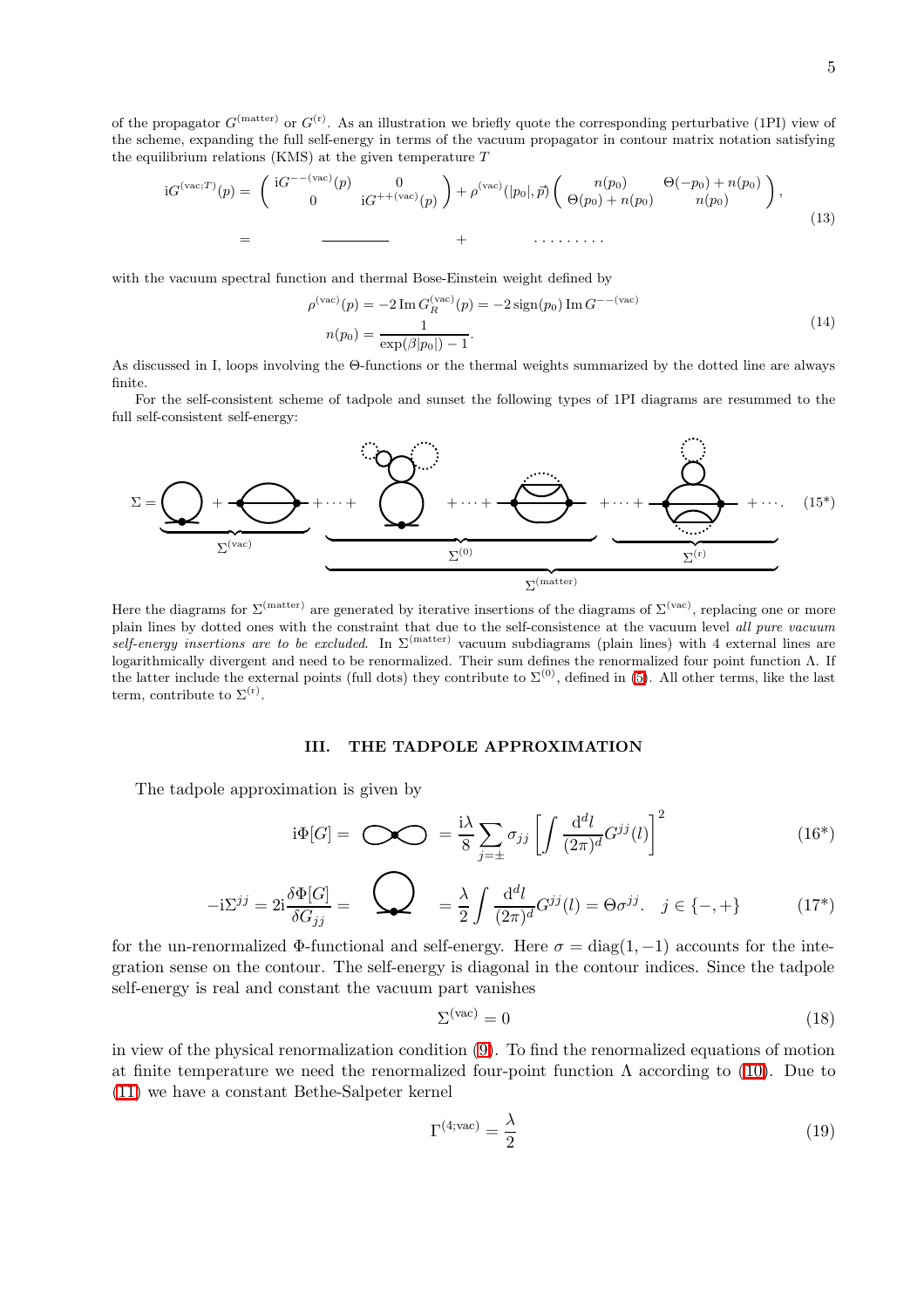and thus  $\Lambda$  is also constant and determined from its renormalization condition [\(12\)](#page-3-2)

<span id="page-5-0"></span>
$$
\Lambda^{(\text{vac})} = \frac{\lambda}{2}.\tag{20}
$$

In the following it is sufficient to just consider the  $\{-\}$ -propagator. Writing  $M^2 = m^2 + \Theta$  from [\(6\)](#page-2-4) the self-consistent  $\{--\}$ -propagator is given by

$$
G^{--}(p) = \frac{1}{p^2 - M^2 + i\eta} - 2i\pi n_T(p_0)\delta_\eta(p^2 - M^2)
$$
  
with 
$$
\delta_\eta(x) = \frac{1}{\pi} \operatorname{Im} \frac{1}{x - i\eta} = \frac{1}{\pi} \frac{\eta}{x^2 + \eta^2}
$$
 (21)

and the Bose-Einstein function

$$
n_T(p_0) = \frac{1}{e^{|p_0|/T} - 1}.\tag{22}
$$

Since the tadpole self-energy is constant it is identical with  $\Sigma^{(0)}$  and due to [\(7\)](#page-2-2) we thus have

<span id="page-5-1"></span>
$$
G^{--(\mathbf{r})}(p) = G^{--}(p) - G^{--(\text{vac})}(p) - \Theta[G^{--(\text{vac})}(p)]^2
$$
  
= 
$$
\frac{\Theta^2}{(m^2 - p^2 - i\eta)^2 (M^2 - p^2 - i\eta)} - 2\pi i n_T (p_0) \delta_\eta (p^2 - M^2).
$$
 (23)

This analytically given result explicitly illustrates that the subtracted part  $G^{-(r)}$  of the propagator no longer obeys the finite temperature KMS and retarded relations (Eqs. (A.14)-(A.18) in I). The renormalized effective mass follows from [\(10\)](#page-3-0) and [\(20\)](#page-5-0) with standard integrals from vacuumperturbation theory (see for instance [\[17](#page-18-8)]):

$$
M^{2} = m^{2} + \Theta = m^{2} + \frac{\lambda}{32\pi^{2}} \left[ M^{2} \ln \left( \frac{M^{2}}{m^{2}} \right) - M^{2} + m^{2} \right] + \frac{\lambda}{4\pi^{2}} \int_{0}^{\infty} dLL^{2} \frac{n_{T}(\sqrt{L^{2} + M^{2}})}{\sqrt{L^{2} + M^{2}}}.
$$
 (24)

The solution of this gap-equation for  $m = 0.14 \,\text{GeV}$  and  $\lambda = 30$  is shown in Fig. [1.](#page-6-0) The selfconsistent treatment reduces the mass gap relative to the perturbative result due to the larger mass M entering the self-consistent loop.

The gap equation [\(24\)](#page-5-1) becomes singular for  $m \to 0$  due to the chosen on-shell renormalization condition [\(9\)](#page-2-3). For the sake of completeness we give a brief summary about the treatment of the case of vanishing renormalized vacuum mass in the following.

For  $m = 0$  the renormalization description has to be changed to a so-called "mass independent" renormalization scheme. This concept is most easily established in the dimensional regularization procedure by the so called minimal subtraction  $(MS)$  or modified minimal subtraction  $(\overline{MS})$  schemes where for all renormalization parts, i.e., in our case of  $\phi^4$ -theory the proper *n*-point vertex functions with  $n \leq 4$ , only the singular terms in  $\epsilon = (4 - d)/2$  are canceled.

In the present case of the tadpole approximation where the self-energies are momentumindependent this can be done analytically. Indeed for  $m = 0$  we have  $\Theta = M^2$  and the divergent part of the diagram reads

$$
\Theta_{\infty} = \frac{i\lambda\mu^{2\epsilon}}{2} \int \frac{d^d l}{(2\pi)^d} \frac{1}{l^2 - M^2 + i\eta} = -\frac{\lambda M^2}{32\pi^2} \left[ \frac{1}{\epsilon} + 1 - \gamma - \ln\left(\frac{M^2}{4\pi\mu^2}\right) + O(\epsilon) \right]
$$
(25\*)

in dimensional regularization. Since now the renormalized vacuum propagator is the free massless propagator, i.e.,

$$
G_{\text{vac}}(l) = \frac{1}{l^2 + \mathrm{i}\eta} \tag{26}
$$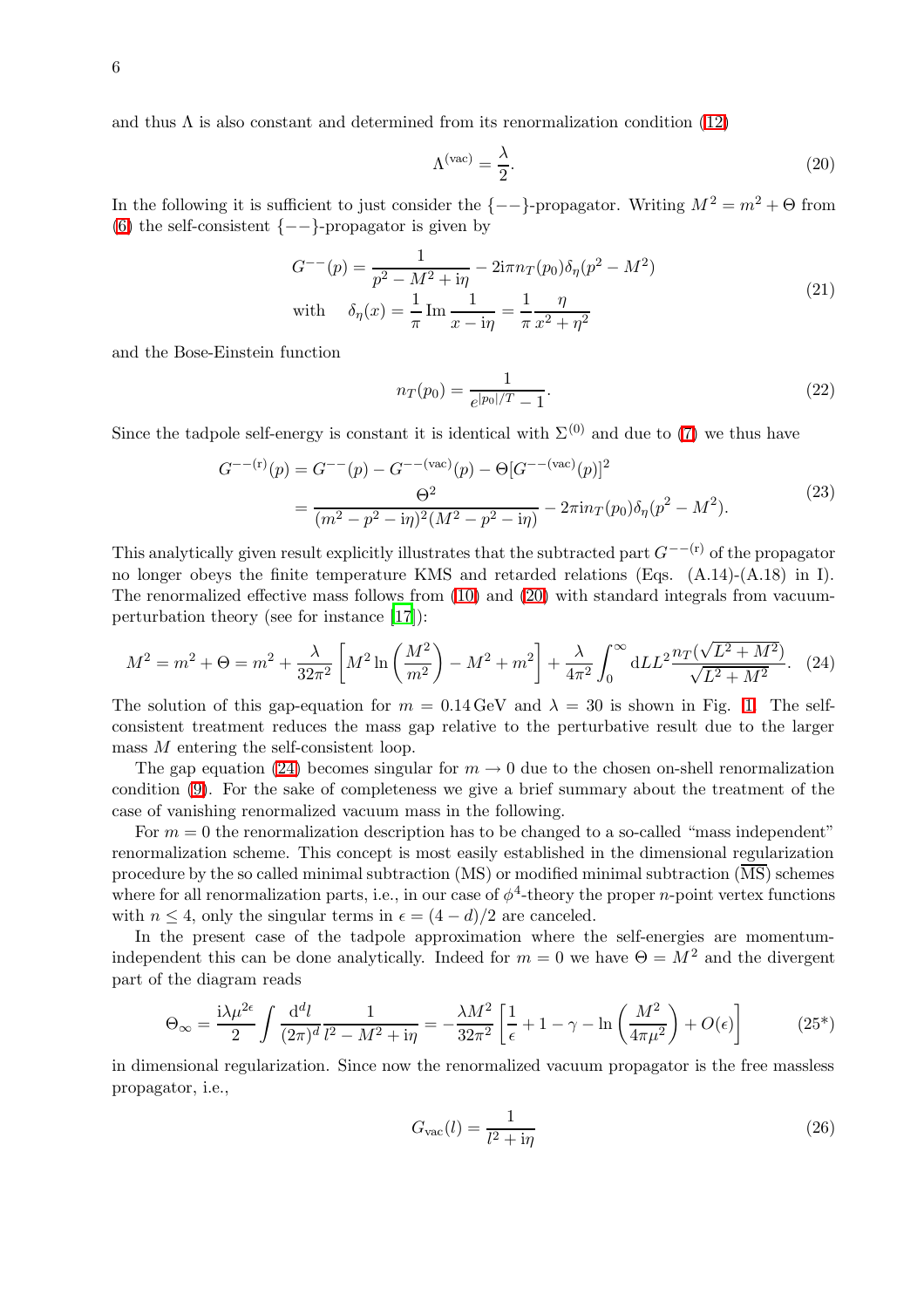Effective Mass for λ=30 (Tadpole)



<span id="page-6-0"></span>FIG. 1: The solution of the gap equation [\(24\)](#page-5-1) compared to the naive, i.e., non-resummed one-loop perturbative solution. Both calculations are renormalized in the vacuum in the same way according to the on-shell conditions [\(9\)](#page-2-3) with  $m = 0.14$  GeV

.

an infrared regulating mass scale  $\mu'$  has to be introduced in order to calculate both, the mass and the four-point vertex

$$
\Theta_{\text{vac}} = \frac{i\lambda\mu^{2\epsilon}}{2} \int \frac{d^{d}l}{(2\pi)^{d}} \frac{1}{l^{2} - \mu'^{2} + i\eta} = -\frac{\lambda\mu'^{2}}{32\pi^{2}} \left[ \frac{1}{\epsilon} + 1 - \gamma - \ln\left(\frac{\mu'^{2}}{4\pi\mu^{2}}\right) + O(\epsilon) \right],
$$
\n
$$
\Gamma_{\text{vac}}^{(4)}(0) = \frac{i\lambda\mu^{2\epsilon}}{2} \int \frac{d^{d}l}{(2\pi)^{d}} \frac{1}{(l^{2} - \mu'^{2} + i\eta)^{2}} = -\frac{\lambda}{32\pi^{2}} \left[ \frac{1}{\epsilon} - \gamma - \ln\left(\frac{\mu'^{2}}{4\pi\mu^{2}}\right) + O(\epsilon) \right]
$$
\n(27\*)

with the MS-counter terms

$$
\delta m^2 = \lim_{\mu' \to 0} \frac{\lambda \mu'^2}{32\pi^2} \left[ \frac{1}{\epsilon} - \gamma \right] = 0,
$$
  

$$
\delta \lambda = \frac{\lambda}{32\pi^2} \left[ \frac{1}{\epsilon} - \gamma \right],
$$
 (28\*)

which are IR-finite due to fact that in dimensional regularization the mass counter term in the  $\overline{\text{MS}}$  scheme is proportional to the infrared-regulator mass  $\mu'^2$ . For  $m = 0$  the renormalized gap equation finally takes the form

<span id="page-6-1"></span>
$$
M^{2} = -\frac{\lambda M^{2}}{32\pi^{2}} \left[ 1 - \ln\left(\frac{M^{2}}{4\pi\mu^{2}}\right) \right] + \frac{\lambda}{4\pi^{2}} \int_{0}^{\infty} dLL^{2} \frac{n_{T}(\sqrt{L^{2} + M^{2}})}{\sqrt{L^{2} + M^{2}}} \tag{29}
$$

implying that perturbatively

$$
M_{\text{pert}}^2 = \frac{\lambda}{4\pi^2} \int_0^\infty dLL n_T(L) = \frac{\lambda}{24} T^2 \tag{30}
$$

which follows from [\(29\)](#page-6-1) by letting  $M \to 0$  on the r.h.s.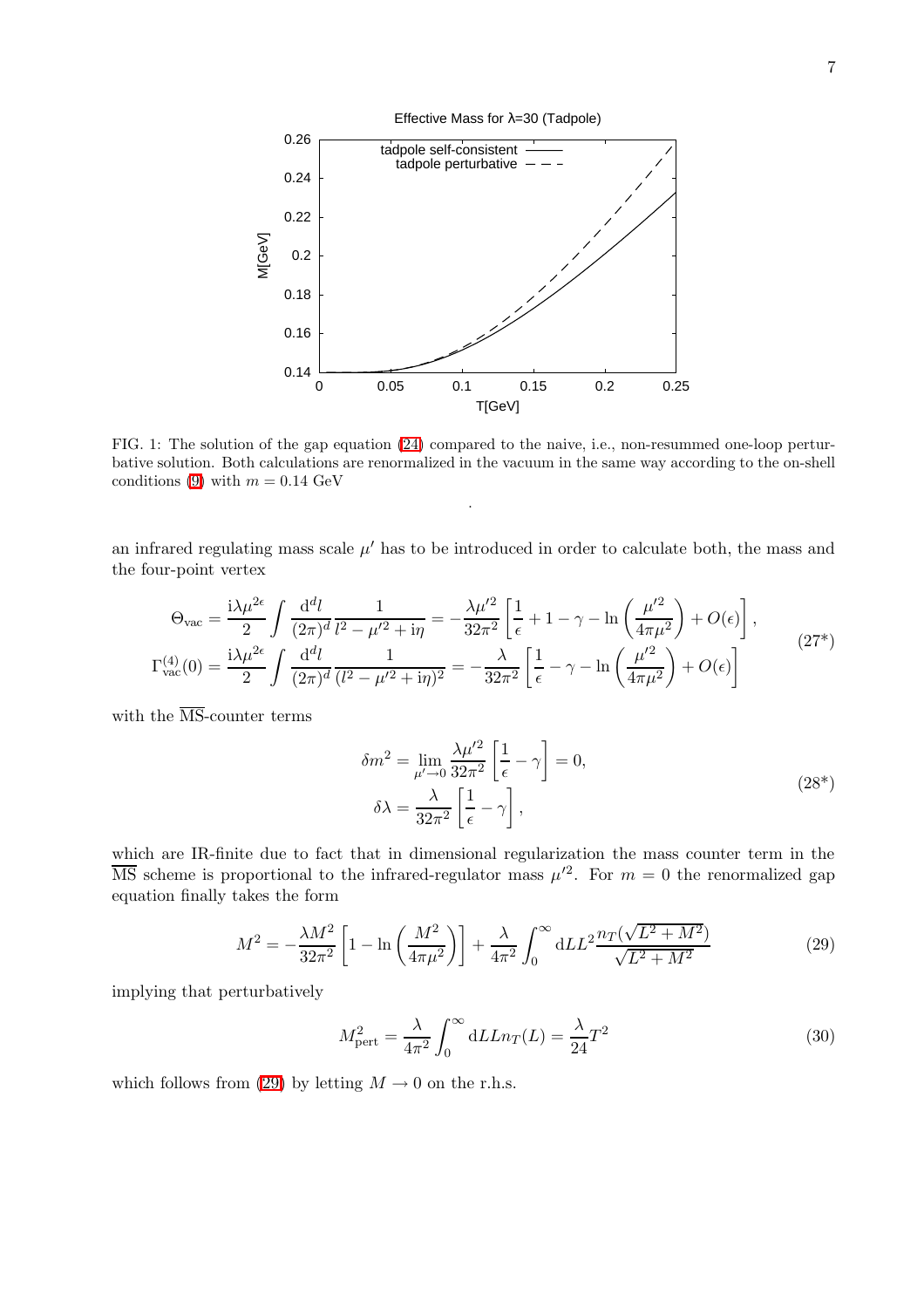### <span id="page-7-0"></span>IV. THE SUNSET APPROXIMATION

In this section we calculate the self-consistent self-energy for the next-to-leading order approximation of the Φ-functional numerically. First we have to solve the renormalized Dyson equation for the vacuum and the Bethe-Salpeter ladder equation for  $\Lambda^{(vac)}$ , which is needed as input for the temperature dependent calculation according to [\(10\)](#page-3-0).

The Φ-functional is given diagrammatically by

$$
\Phi = \bigcirc \bigcirc \bigcirc + \frac{1}{2} \bigcirc \bigcirc ,\tag{31*}
$$

while the corresponding self-energy and BS-kernel become

$$
\Sigma = \bigotimes + \bigotimes
$$
 (32\*)

<span id="page-7-1"></span>
$$
\Gamma^{(4)} = \mathbf{X} + \mathbf{X} \tag{33*}
$$

For the renormalization parts it is sufficient to restrict all considerations to one real-time contour branch. For definiteness we choose the time-ordered branch, i.e., in the following subsections all contour two-point functions denote  $\{--\}$ -quantities rather than matrices. The physical renormalization scheme [\(9\)](#page-2-3) implies that the tadpole part of the self-energy is already subtracted such that in the vacuum case we only need to solve for the self-consistent sunset self-energy.

<span id="page-7-2"></span>The general strategy will be to combine the BPHZ-renormalization scheme with dimensional regularization and use the spectral representation for the Green's functions (Lehmann representation)

$$
G^{(\text{vac})}(p^2) = \int_0^\infty \frac{d(m^2)}{\pi} \frac{\text{Im } G^{(\text{vac})}(m^2)}{m^2 - p^2 - i\eta}.
$$
 (34)

All quantities like the renormalized vacuum self-energy  $\Sigma^{(\text{vac})}$ , the BS-kernel  $\Gamma^{(4)}$  and the four-point function  $\Lambda$  are then to be expressed through the vacuum spectral function  $\rho = -2 \text{Im } G^{(\text{vac})}$  and corresponding time-ordered kernel functions  $K_i$ . The latter express the analytic structure entirely in terms of free particle properties, however with varying masses. They can then be renormalized by dimensional regularization.

#### A. The two-propagator loop

A central quantity is the simple loop-function contained in  $(32^*)$  and  $(33^*)$ 

$$
L^{(\text{reg})}(q^2) = \mathbf{i} \sum_{l} = \mathbf{i} \int \frac{d^d l}{(2\pi)^d} G^{(\text{vac})}[(l+q)^2] G^{(\text{vac})}(l^2). \tag{35}
$$

This four-point function is logarithmitically divergent and to be renormalized with the condition

<span id="page-7-5"></span><span id="page-7-4"></span><span id="page-7-3"></span>
$$
L^{(\text{ren})}(0) = 0.\tag{36}
$$

With help of the Lehmann representation [\(34\)](#page-7-2) it can be expressed as

$$
L^{(\text{ren})}(q^2) = \int_0^\infty \frac{\mathrm{d}m_1^2}{\pi} \int_0^\infty \frac{\mathrm{d}m_2^2}{\pi} K_1^{(\text{ren})}(q^2, m_1^2, m_2^2) \operatorname{Im} G^{(\text{vac})}(m_1^2) \operatorname{Im} G^{(\text{vac})}(m_2^2)
$$
(37)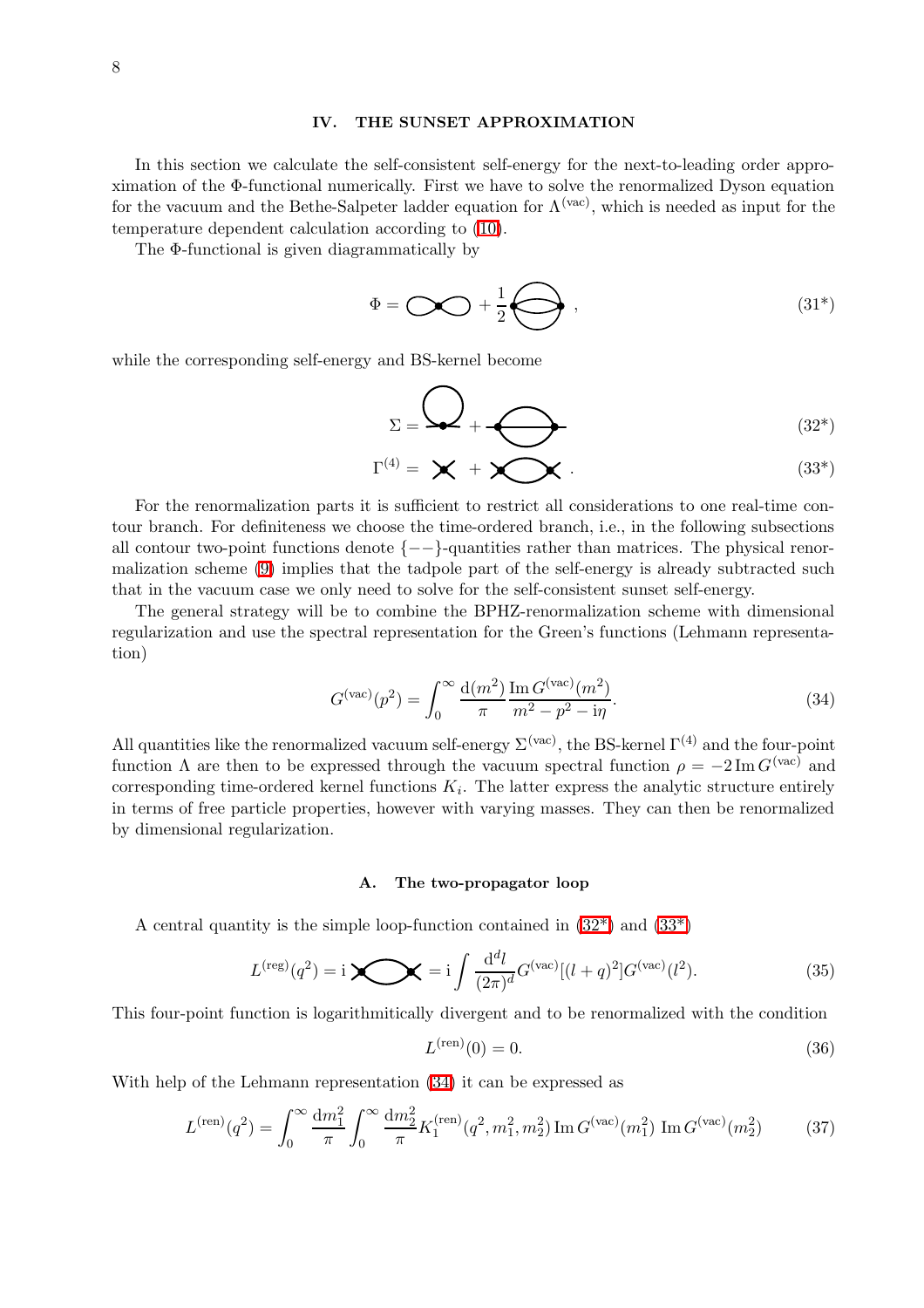with the renormalized kernel defined through

<span id="page-8-1"></span><span id="page-8-0"></span>
$$
K_1^{\text{(ren)}}(q^2, m_1^2, m_2^2) = K_1^{\text{(reg)}}(q^2, m_1^2, m_2^2) - K_1^{\text{(reg)}}(0, m_1^2, m_2^2),
$$
  
\n
$$
K_1^{\text{(reg)}}(q^2, m_1^2, m_2^2) = \mathbf{i} \int \frac{\mathrm{d}^d l}{(2\pi)^d} \frac{\mu^{2\epsilon}}{(m_1^2 - l^2 - \mathbf{i}\eta)[m_2^2 - (l+p)^2 - \mathbf{i}\eta]}.
$$
\n(38)

Here the standard notation for dimensionally regularized quantities is used, where  $d = 4 - 2\epsilon$  is the space-time dimension, and  $\mu$  denotes the *renormalization scale*.

After a Feynman parameterization the integral [\(38\)](#page-8-0) can be expressed in terms of standard formulae of dimensional regularization (see, e.g., [\[17](#page-18-8)]) which leads to the result

$$
K_1^{\text{(reg)}}(s, m_1^2, m_2^2) = \frac{1}{16\pi^2 s} \Bigg\{ -\left(\frac{1}{\epsilon} + 2 - \gamma\right)s +
$$
  
+  $\lambda(s, m_1, m_2) \Bigg[ \operatorname{artanh}\left(\frac{s + m_1^2 - m_2^2}{\lambda(s, m_1^2, m_2^2)}\right) + \operatorname{artanh}\left(\frac{s - m_1^2 + m_2^2}{\lambda(s, m_1^2, m_2^2)}\right) \Bigg] + (39)$   
+  $(m_1^2 - m_2^2) \ln\left(\frac{m_1}{m_2}\right) + s \ln\left(\frac{m_1 m_2}{4\pi\mu^2}\right) \Bigg\}.$ 

with the Källén function

$$
\lambda(s, m_1^2, m_2^2) = \sqrt{s^2 + m_1^4 + m_2^4 - 2sm_1^2 + -2sm_2^2 - 2m_1^2m_2^2},\tag{40}
$$

which is completely symmetric in its 3 arguments and the branch is determined by the  $s + i\eta$  prescription. Here and in the following we neglect contributions of order  $O(\epsilon)$ . For the renormalization of this kernel we also need its value at  $s = 0$  given by

<span id="page-8-2"></span>
$$
K_1^{\text{(reg)}}(0, m_1, m_2) = \frac{1}{16(m_1^2 - m_2^2)\pi^2} \left[ -\frac{m_1^2 - m_2^2}{\epsilon} - 1 + \gamma + m_1^2 \ln\left(\frac{m_1^2}{4\pi\mu^2}\right) - m_2^2 \ln\left(\frac{m_2^2}{4\pi\mu^2}\right) \right].
$$
\n(41)

According to [\(38\)](#page-8-0) we thus find

$$
K_1^{\text{(ren)}}(s, m_1, m_2) = [K_1^{\text{(reg)}}(s) - K_1^{\text{(reg)}}(0)]|_{\epsilon \to 0}
$$
  
= 
$$
\frac{1}{16\pi^2 s} \left\{ -s + \frac{(m_1^2 - m_2^2)^2 - s(m_1^2 + m_2^2)}{m_1^2 - m_2^2} \ln\left(\frac{m_1}{m_2}\right) + \lambda(s, m_1, m_2) \left[ \arctanh\left(\frac{s + m_1^2 - m_2^2}{\lambda(s, m_1^2, m_2^2)}\right) + \arctanh\left(\frac{s - m_1^2 + m_2^2}{\lambda(s, m_1^2, m_2^2)}\right) \right] \right\}.
$$
(42)

The result for the loop  $L(s)$  with  $s = q^2$  is given in Fig. [2.](#page-9-0) The imaginary part is essentially determined by the two-body phase-space which opens at  $s = 4m^2$ . To discuss the threshold singularity of  $L$  it is sufficient to study the perturbative result obtained from the pole term of  $G^{(\text{vac})}$  which is analytically given as

$$
L^{(\text{pert})}(s, m^2) = K_1^{(\text{ren})}(s, m^2, m^2) = \frac{1}{8\pi^2} \left[ \sqrt{\frac{s - 4m^2}{s}} \arctan\left(\sqrt{\frac{s}{s - 4m^2}}\right) - 1 \right]
$$
  
=  $\frac{1}{8\pi^2} \left[ \sqrt{\frac{s - 4m^2}{s}} \left( \ln \frac{\sqrt{s} + \sqrt{s - 4m^2}}{2m} - \frac{\mathrm{i}\pi}{2} \right) - 1 \right].$  (43)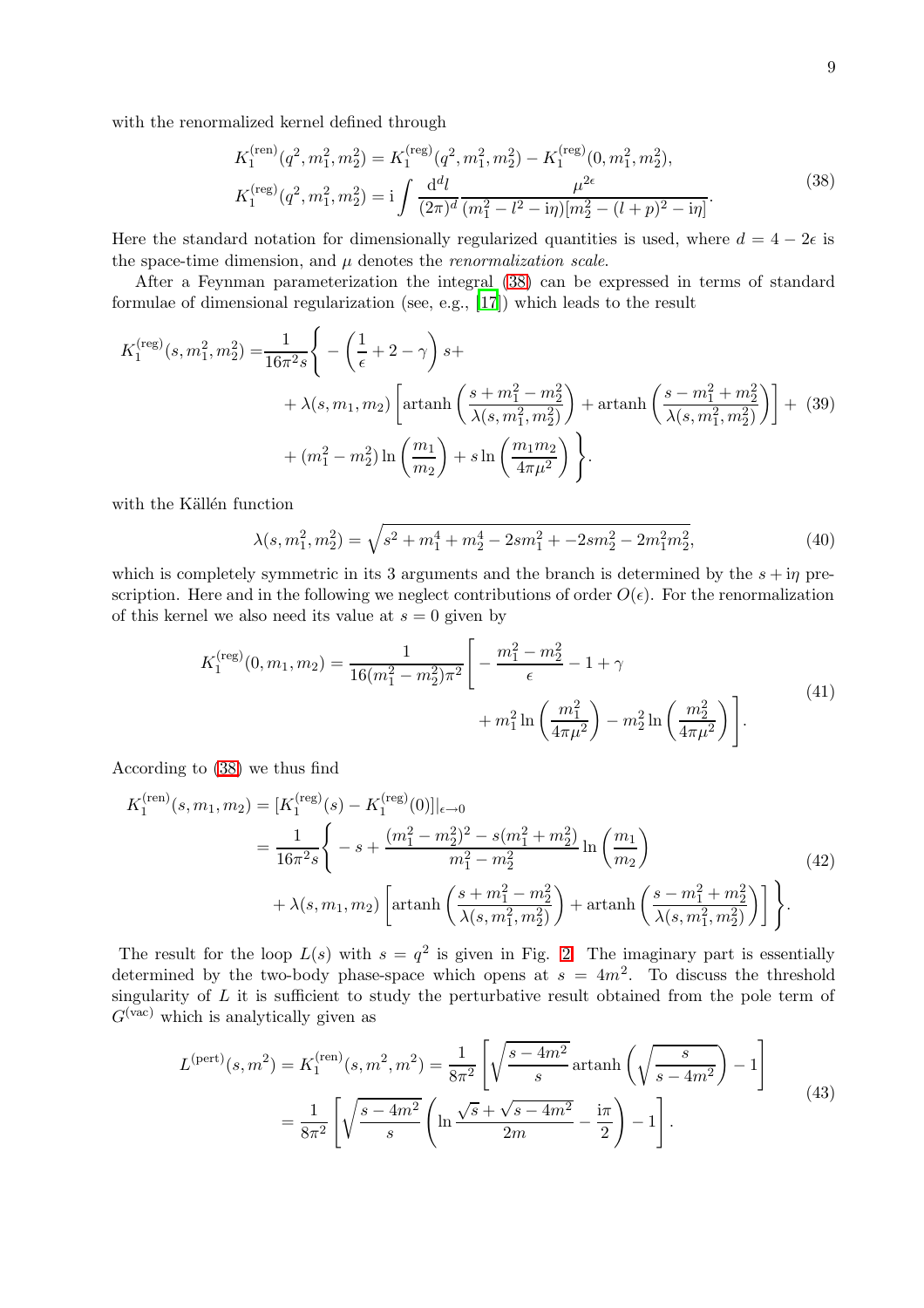

<span id="page-9-0"></span>FIG. 2: Real (left) and imaginary part (right) of the loop function L. For the real part the dashed line shows the approximate behavior [\(44\)](#page-9-1) around the threshold.

This function is analytic and real for real  $s < 0$ . The analytic continuation to other values of s is given by taking the principle branch of the square root and the artanh functions for  $s + i\eta$  with a small  $\eta > 0$ . Close to threshold  $s \approx 4m^2$  one obtains the following approximate forms

$$
8\pi^{2}L^{(\text{pert})}(s,m^{2}) = \begin{cases} -\frac{\pi}{2}\sqrt{\frac{4m^{2}-s}{s}} - \frac{4m^{2}}{s} + O\left(\left(\frac{s-4m^{2}}{s}\right)^{2}\right) & \text{for } 0 < 4m^{2} - s \ll s, \\ \frac{i\pi}{2}\sqrt{\frac{s-4m^{2}}{s}} - \frac{4m^{2}}{s} + O\left(\left(\frac{s-4m^{2}}{s}\right)^{2}\right) & \text{for } 0 < s - 4m^{2} \ll s. \end{cases}
$$
(44)

Around the threshold the square root term causes the singular behavior changing from real to imaginary values, while the remaining log-term is entirely real. At large s the real part of L behaves logarithmically, whereas the imaginary part goes to a constant.

#### <span id="page-9-1"></span>B. The vacuum self-energy

The un-renormalized expression of the two-loop self-energy reads

$$
\Sigma^{(\text{vac})}(p^2) = -\frac{\lambda^2}{6} \int \frac{\mathrm{d}^d l_1}{(2\pi)^d} \int \frac{\mathrm{d}^d l_2}{(2\pi)^d} G^{(\text{vac})}(l_1^2) G^{(\text{vac})}[(l_1 + l_2 + p)^2] G^{(\text{vac})}(l_2^2). \tag{45*}
$$

With help of [\(37\)](#page-7-3) the sunset self-energy with all sub-divergences subtracted becomes

$$
\bar{\Sigma}^{(\text{vac})}(p) = \frac{i\lambda^2}{6} \int \frac{d^d l_2}{(2\pi)^d} L[(l_2 + p)^2] G^{(\text{vac})}(l_2^2).
$$
 (46)

Now we apply the spectral representation for [\(35\)](#page-7-4) with one subtraction determined by [\(36\)](#page-7-5)

$$
L(q^2) = \int_{4m^2}^{\infty} \frac{d(m_3)^2}{\pi} \operatorname{Im} L(m_3^2 + i\eta) \left( \frac{1}{m_3^2 - q^2 - i\eta} - \frac{1}{m_3^2 - i\eta} \right). \tag{47}
$$

<span id="page-9-2"></span>Together with the Lehman representation of the propagator [\(34\)](#page-7-2) this leads to the renormalized vacuum self-energy

$$
\Sigma^{(\text{vac})}(s) = \int_{4m^2} \frac{\mathrm{d}(m_3^2)}{\pi} \int_{9m^2} \frac{\mathrm{d}(m_4^2)}{\pi} K_2^{(\text{ren})}(s, m_3^2, m_4^2) \operatorname{Im} L^{(\text{ren})}(m_3^2) \operatorname{Im} G^{(\text{vac})}(m_4^2),\tag{48}
$$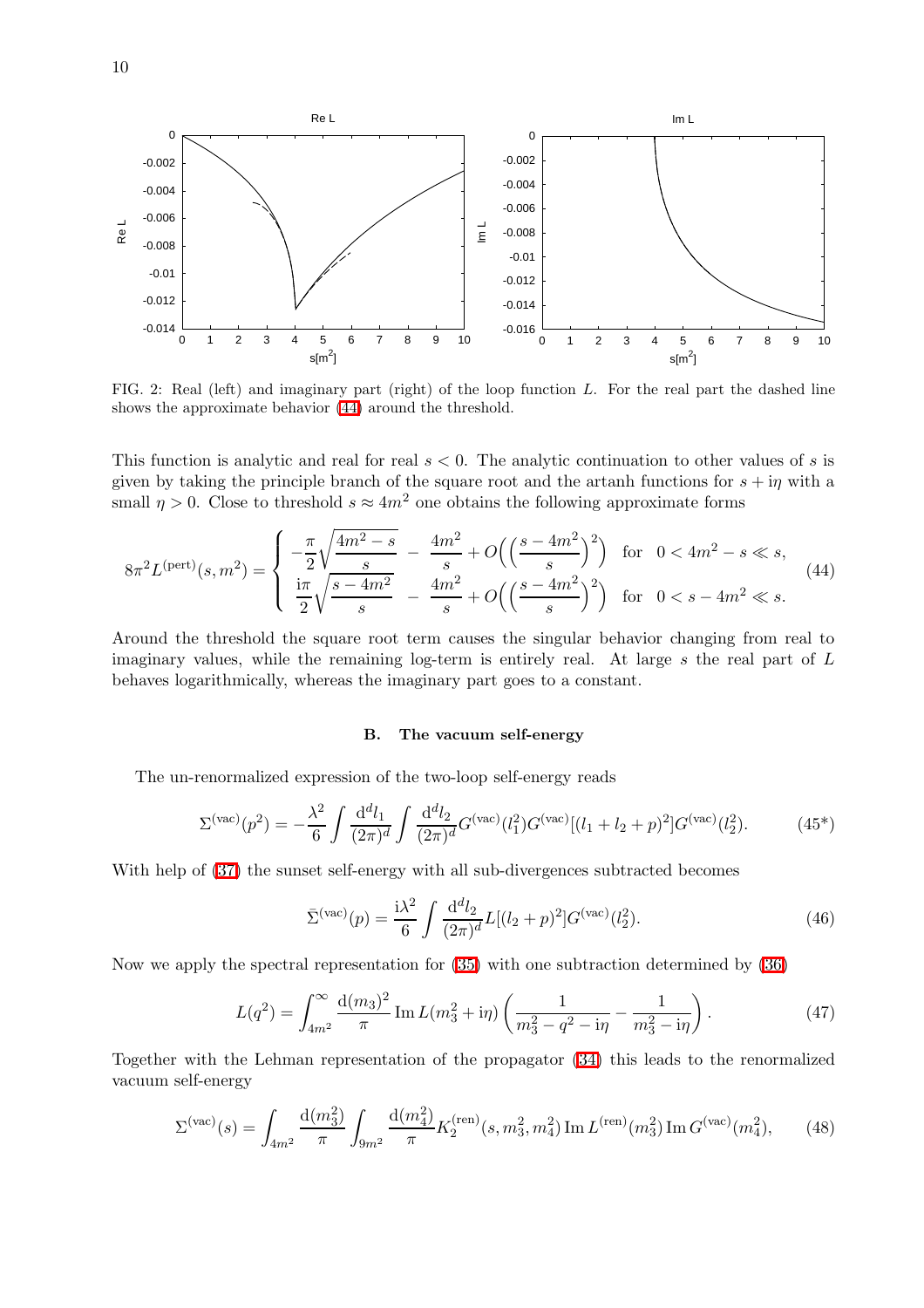where due to the renormalization conditions [\(9\)](#page-2-3) the kernel  $K_2^{\text{(ren)}}$  $2^{(\text{ten})}$  is given by

<span id="page-10-0"></span>
$$
K_2^{\text{(ren)}}(s, m_3^2, m_4^2) = K_1^{\text{(reg)}}(s, m_3^2, m_4^2) - K_1^{\text{(reg)}}(m^2, m_3^2, m_4^2) - (s - m^2)[\partial_s K_1^{\text{(reg)}}(s, m_3^2, m_4^2)]_{s = m^2}.
$$
\n
$$
(49)
$$

The cancellation of the contributions from the subtraction of the sub-divergences is due to a specialty of the sunset-diagram: Here all contracted diagrams are of tadpole structure and therefore independent of the external momentum  $p$  and thus are completely canceled by the overall subtractions. The advantage to take them nonetheless into account is that at any stage of the calculation we use renormalized functions which can be calculated numerically without using any intermediate regularized functions.

From [\(39\)](#page-8-1) we find the analytical expression for the kernel  $K_2$ :

K

$$
K_2^{(ren)}(s, m_3^2, m_4^2) = \frac{1}{16\pi^2 m^2 s} \left\{ m^2 \lambda(s, m_3, m_4) \times \left[ \arctanh\left(\frac{s + m_3^2 - m_4^2}{\lambda(s, m_3, m_4)}\right) \right.\right.\left. + \operatorname{artanh}\left(\frac{s - m_3^2 + m_4^2}{\lambda(s, m_3, m_4)}\right) \right] \left. - s\lambda(m^2, m_3, m_4) \times \left[ \operatorname{artanh}\left(\frac{m^2 + m_3^2 - m_4^2}{\lambda(m^2, m_3, m_4)}\right) \right.\right.\left. + \operatorname{artanh}\left(\frac{m^2 - m_3^2 + m_4^2}{\lambda(m^2, m_3, m_4)}\right) \right\} \left. + \frac{(s - m^2)[(m_3^2 - m_4^2)^2 - m^2(m_3^2 + m_4^2)]}{16\pi^2 m^4 \lambda(m^2, m_3, m_4)} \right.\left. \times \left[ \operatorname{artanh}\left(\frac{m^2 + m_3^2 - m_4^2}{\lambda(m^2, m_3, m_4)}\right) + \operatorname{artanh}\left(\frac{m^2 - m_3^2 + m_4^2}{\lambda(m^2, m_3, m_4)}\right) \right] \left. - \frac{s - m^2}{16\pi^2 m^2} + \frac{(m_3^2 - m_4^2)(s - m^2)^2}{16\pi^2 m^4 s} \ln\left(\frac{m_3}{m_4}\right).
$$
\n(A)

The equations [\(37\)](#page-7-3) and [\(48\)](#page-9-2), supplemented by the Dyson equation

$$
G^{(\text{vac})}(p) = \frac{1}{p^2 - m^2 - \Sigma^{(\text{vac})}(p^2) + i\eta},\tag{51}
$$

form the closed set of renormalized equations of motion, which were solved with the analytically given Kernels  $K_1^{\text{(ren)}}$  $_1^{\text{(ren)}}$  and  $K_2^{\text{(ren)}}$  $2^{(1.1)$  from [\(42\)](#page-8-2) and [\(50\)](#page-10-0). For the integrals [\(37\)](#page-7-3) and [\(48\)](#page-9-2) a simple adaptive Simpson integrator was used. We have chosen  $m = m_{\pi} = 140 \,\text{MeV}$  for the mass and  $\lambda = 30$ . As Fig. [3](#page-11-0) shows for this coupling there is no visible difference between the perturbative and the selfconsistent result since the main contribution comes from the pole term of the propagator, while the continuous part, which starts at a threshold of  $s = 9m^2$ , is suppressed. Thus, due to our renormalization scheme, where  $m$  is the physical mass parameter, the pole-term result essentially coincides with the perturbative one.

## C. The Bethe-Salpeter function

The renormalized Bethe-Salpeter kernel  $\Gamma^{(4,ren)}$  defined in [\(11\)](#page-3-1) reads

$$
\Gamma^{(4,ren)}(l,p) := \Gamma^{(4,ren)}[(l-p)^2] = \frac{\lambda}{2} + \lambda^2 L^{(ren)}[(l-p)^2].
$$
\n(52)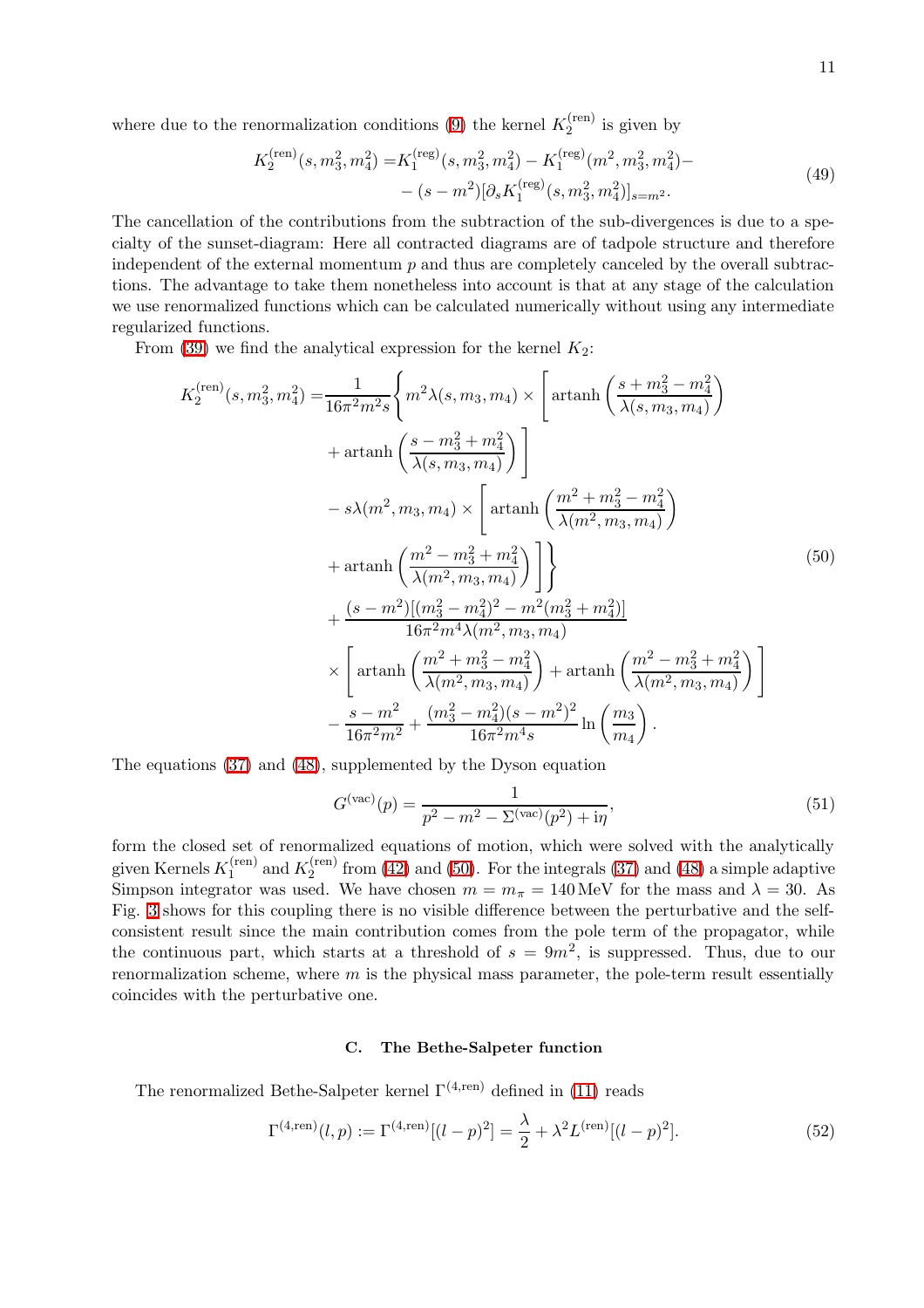

<span id="page-11-0"></span>FIG. 3: Real (left) and imaginary part (right) of the sunset self- energy. The perturbative and the selfconsistent result lie on top of each other due to the large threshold at  $s = 9m^2$ .

Since as shown above the pole term essentially determines the loop-function  $L$ , we simplified the task to solve [\(10\)](#page-3-0) by using the free propagator

<span id="page-11-2"></span>
$$
\Delta(p^2) = \frac{1}{p^2 - m^2 + i\eta},\tag{53}
$$

instead of the self-consistent vacuum  $G^{(vac)}$ .

Subtracted dispersion relations for  $\Gamma^{(4,ren)}$  and  $\Lambda^{(ren)}$  and the renormalization conditions  $\Gamma^{(4,\text{ren})}(0,0) = \Lambda^{(\text{ren})}(0,0) = \lambda/2$  provide the renormalized integral equation

$$
\Lambda^{(\text{ren})}(0, p^2) = \Gamma^{(4, \text{ren})}(p^2) + i \int \frac{d^4l}{(2\pi)^4} \left[\Delta(l^2)\right]^2 \times
$$
  
 
$$
\times \left\{ \int_{4m^2}^{\infty} \frac{d(m_2^2)}{\pi} \operatorname{Im} \Gamma^{(4, \text{ren})}(m_2^2) \frac{2lp - p^2}{[m_2^2 - (l - p)^2 - i\eta](m_2^2 - l^2 - i\eta)} \times \left[\int \frac{d(m_1^2)}{\pi m_1^2} \frac{l^2 \operatorname{Im} \Lambda^{(\text{ren})}(0, m_1^2)}{m_1^2 - l^2 - i\eta} + \frac{\lambda}{2} \right] \right\}.
$$
 (54)

<span id="page-11-1"></span>Again the l-integration can be performed with the help of standard perturbation theory integrals leading to the kernels

$$
K_3^{\text{(ren)}}(p^2, m_1, m_2) = \mathbf{i} \int \frac{\mathrm{d}^4 l}{(2\pi)^4} \frac{1}{(m^2 - l^2 - \mathbf{i}\eta)^2} \frac{l^2 (2lp - p^2)}{(m_1^2 - l^2 - \mathbf{i}\eta)[m_2^2 - (l - p)^2 - \mathbf{i}\eta]},
$$
  
\n
$$
K_4^{\text{(ren)}}(p^2, m_2) = \mathbf{i} \int \frac{\mathrm{d}^4 l}{(2\pi)^4} \frac{2lp - p^2}{(m^2 - l^2 - \mathbf{i}\eta)^2 [m_2^2 - (l - p)^2 - \mathbf{i}\eta]},
$$
\n(55)

which can be related to the previous kernel  $K_1$  through the identity

$$
[\Delta(l^2)]^2 = -\frac{1}{2m}\partial_m \frac{1}{m^2 - l^2 - i\eta}.\tag{56}
$$

We start with the calculation of  $K_4$  defined in [\(55\)](#page-11-1) and write it in the form

$$
K_4(s,m,m_2) = -\frac{\mathrm{i}}{2m}\partial_m \int \frac{\mathrm{d}^4 l}{(2\pi)^4} \frac{1}{m^2 - l^2 - \mathrm{i}\eta} \left[ \frac{1}{m_2^2 - (l-p)^2 - \mathrm{i}\eta} - \frac{1}{m_2^2 - l^2 - \mathrm{i}\eta} \right] \tag{57}
$$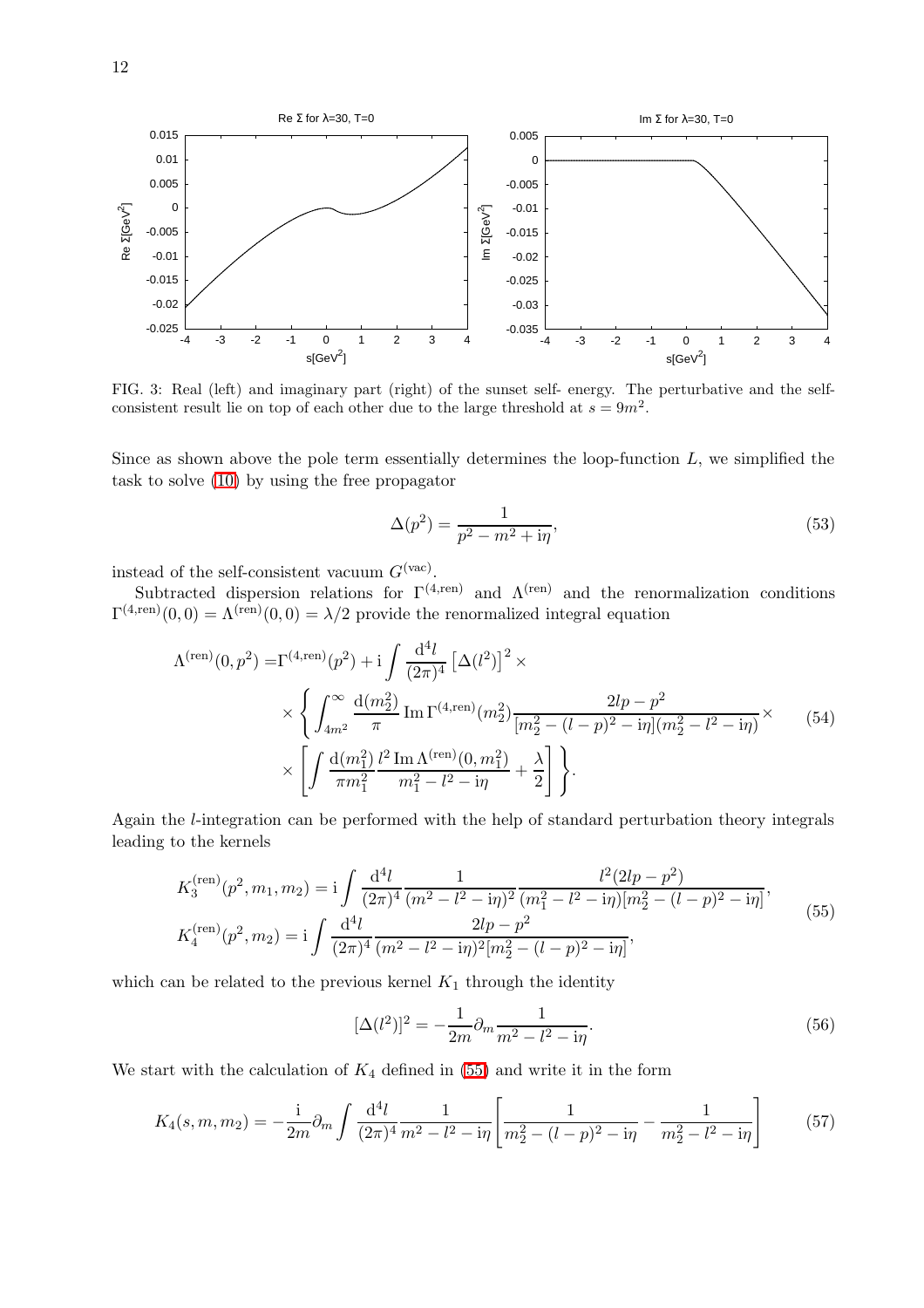

<span id="page-12-1"></span>FIG. 4: Real (left) and imaginary part (right) of the Λ-function. The plot shows that after three iterations the solution is already stable.

which can be expressed in terms of  $K_1^{\text{(ren)}}$ 1

$$
K_4(s, m, m_2) = -\frac{1}{2m} \partial_m K_1(s, m, m_2) = -\frac{1}{16\pi^2 s} \left\{ \frac{s}{m_2^2 - m^2} + \frac{(m^2 - m_2^2 - s)}{\lambda(s, m, m_2)} \right\}
$$

$$
\times \left[ \operatorname{artanh}\left(\frac{s + m_1^2 - m_2^2}{\lambda(s, m_1, m_2)}\right) + \operatorname{artanh}\left(\frac{s - m_1^2 + m_2^2}{\lambda(s, m_1, m_2)}\right) \right]
$$
(58)
$$
+ \frac{(m^2 - m_2^2)^2 + 2m_2^2 s}{(m^2 - m_2^2)^2} \ln\left(\frac{m}{m_2}\right) \left\}.
$$

The integrand of  $K_3$  cf. [\(55\)](#page-11-1) can be rewritten as follows

<span id="page-12-0"></span>
$$
\frac{\mathrm{i}}{m^2 - l^2 - \mathrm{i}\eta} \frac{l^2}{m_1^2 (m_1^2 - l^2 - \mathrm{i}\eta)} \frac{p^2 - 2lp}{(m_2^2 - l^2 - \mathrm{i}\eta)[m_2^2 - (l - p)^2 - \mathrm{i}\eta]} =
$$
\n
$$
= -\frac{\mathrm{i}}{2m} \partial_m \frac{1}{m_1^2 - m^2} \left( \frac{1}{m^2 - l^2 - \mathrm{i}\eta} - \frac{1}{m_1^2 - l^2 - \mathrm{i}\eta} \right) -
$$
\n
$$
- \frac{1}{m_1^2 (m^2 - l^2 - \mathrm{i}\eta)} \left[ \frac{1}{m_2^2 - (l - p)^2 - \mathrm{i}\eta} - \frac{1}{m_2^2 - l^2 - \mathrm{i}\eta} \right].
$$
\n(59)

The integration of [\(59\)](#page-12-0) then leads to

$$
K_3(s, m, m_1, m_2) = \frac{K_1(s, m_1, m_2) - K_1(s, m, m_2)}{(m^2 - m_1^2)^2} + \frac{m^2 - 2m_1^2}{(m^2 - m_1^2)m_1^2} K_4(s, m, m_2).
$$
 (60)

With the so defined kernels we can express [\(54\)](#page-11-2) as follows:

$$
\Lambda^{(\text{ren})}(0, p^2) = \Gamma(p^2) + \int_{4m^2}^{\infty} \frac{dm_1^2}{\pi m_1^2} \frac{dm_2^2}{\pi} K_3(p^2, m_1, m_2) \operatorname{Im} \Lambda^{(\text{ren})}(0, m_1^2) \operatorname{Im} \Gamma^{(4, \text{ren})}(m_2^2) + + \frac{\lambda}{2} \int_{4m^2}^{\infty} \frac{dm_2^2}{\pi} K_4(p^2, m_2) \operatorname{Im} \Gamma^{(4, \text{ren})}(m_2^2).
$$
\n(61)

Fig. [4](#page-12-1) shows the solution of this renormalized equation of motion in comparison with the one-loop approximation  $\Gamma^{(4,\text{ren})}$ . As the figure shows, the solution is stable after three iterations.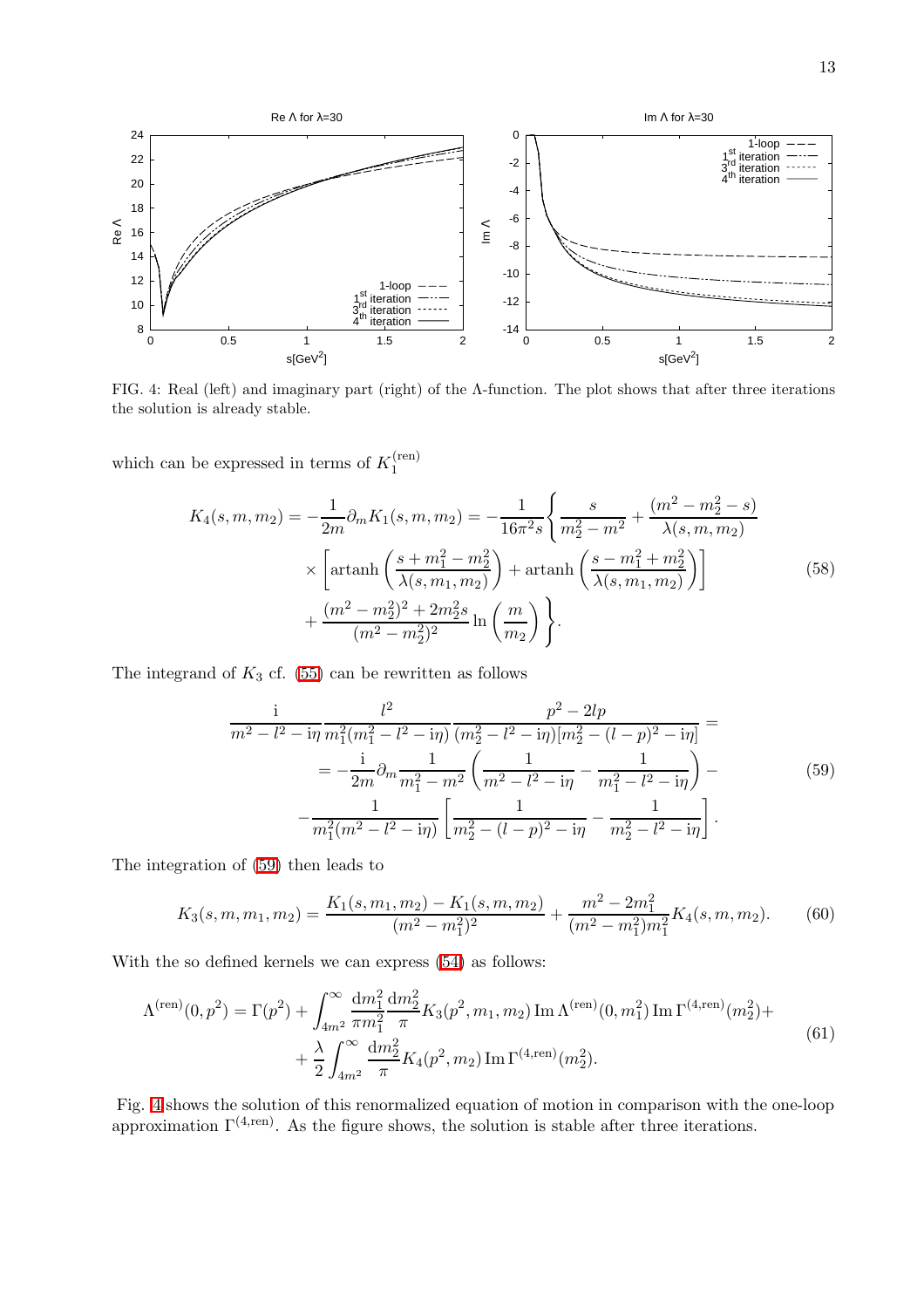### D. The temperature dependent parts

<span id="page-13-1"></span>To calculate the temperature dependent part of the self-energy we use the analytical properties of the two-point functions and the fact that the retarded propagator fulfills the simple Dyson equation

$$
G_R(p) = \frac{1}{p^2 - m^2 - \Sigma_R(p)},
$$
\n(62)

where the retarded self-energy can be obtained from the {−−}-matrix element via the equilibrium expression

<span id="page-13-0"></span>
$$
\Sigma_R(p) = \text{Re}\,\Sigma^{--}(p) + \text{i}\tanh\left(\frac{p_0}{2T}\right)\text{Im}\,\Sigma^{--}(p). \tag{63}
$$

As explained in I both,  $G^{(vac)}$  and  $\Sigma^{(0)}$ , are diagonal matrices while the corresponding off-diagonal parts are contained in  $G^{(r)}$ , because they are of a lower degree of divergence due to explicit  $\Theta + n$ factors.

Due to its topology the sunset-diagram has no further vertices besides its two external points. Therefore the 2PI vacuum four-point function  $\Gamma^{(4,\text{vac})}$  is effectively only a two-point function and thus we need only the  $\{-\}$ -components of the various Green's functions in order to calculate  $\Sigma^{--}$ . This implies

$$
G^{---(\text{matter})} = G^{---} - G^{---(\text{vac})}, \quad G^{---(\text{r})} = G^{---(\text{matter})} - [G^{---(\text{vac})}]^2 \Sigma^{---(0)}.
$$
 (64)

With help of the renormalized vacuum parts we obtain for the self-energy

$$
\Sigma^{--}(p) = \Sigma^{--(vac)}(p) +
$$
  
+  $i \int \frac{d^4l}{(2\pi)^4} \left\{ \Gamma^{(4, vac)}[(l+p)^2] - \Gamma^{(4, vac)}(l^2) \right\} G^{--(matter)}(l) +$   
+  $i \int \frac{d^4l}{(2\pi)^4} \Lambda^{(ren)}(0, l^2) G^{--(r)}(l) -$   
-  $\frac{\lambda^2}{2} \int \frac{d^4l_1}{(2\pi)^4} \int \frac{d^4l_2}{(2\pi)^4} G^{--(matter)}(l_1) G^{--(matter)}(l_1 + l_2) G^{--(vac)}(l_2 + p) -$   
-  $\frac{\lambda^2}{6} \int \frac{d^4l_1}{(2\pi)^4} \int \frac{d^4l_2}{(2\pi)^4} G^{--(matter)}(l_1) G^{--(matter)}(l_1 + l_2) G^{--(matter)}(l_2 + p).$  (65)

Note that all vacuum quantities entering here are to be taken in their renormalized version and that the remaining integrals are all finite due to power counting.

### E. Results

The above finite integrals are to be evaluated numerically. While due to Lorentz invariance the vacuum loops involve just two-dimensional integrations which can numerically be integrated by standard methods, for the in-matter loops only rotational symmetry in three momentum space can be exploited. For each loop diagram this leads to three dimensional integrals for each external momentum  $p_0, |\vec{p}|$ . We solve these integrals on an equal distant  $N \times N$  lattice in these coordinates. Naively the computing effort would then scale like  $N^5$ . However, we succeeded to develop an improved algorithm for the loop integrations, where the computing time scales with  $N^4$  (essentially a gain of more than two orders of magnitude). The lattice implies an infrared cut-off which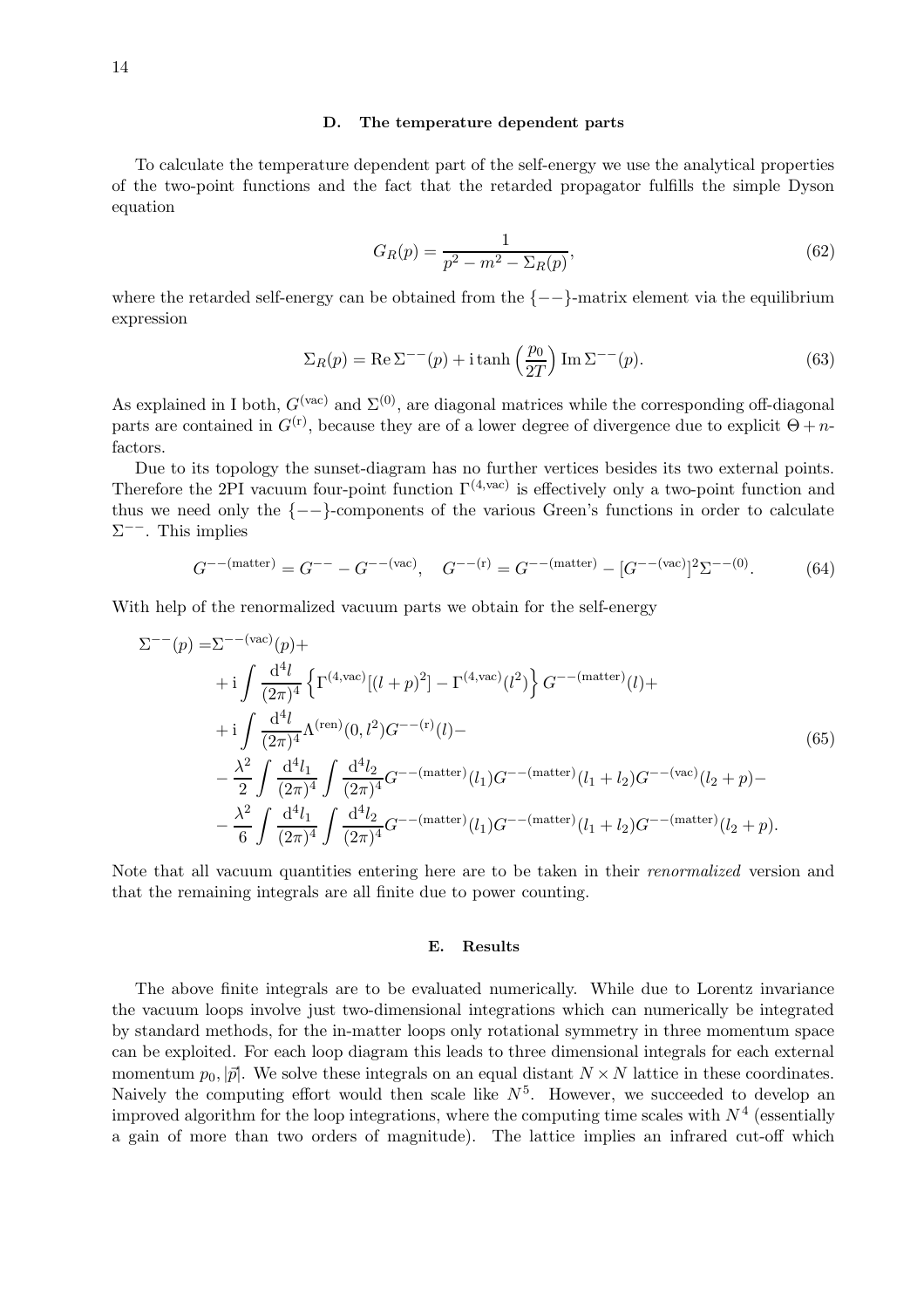

<span id="page-14-0"></span>FIG. 5: Real (left) and imaginary part (right) of the perturbative (top) and the self-consistent self-energy for  $\lambda = 30$ ,  $m = 140$ MeV and  $T = 250$ MeV. Note that the self-energies are multiplied with an factor 100 in these plots!

requires particular care for the treatment of the sharp structures of the vacuum propagator around its on-shell pole. The method at hand was to tabulate the lattice cell integrated values of the propagator and its moment in  $p_0$  given by the analytic result from a linear interpolation in  $p_0^2$ of the inverse propagator at fixed  $|\vec{p}|$ . The remaining self-energy factors of the integrands are approximated to linear order in  $p_0^2$ . The interpolation procedure is adapted to the fact that due to the quadratic pole of the  $(G^{--(vac)})^2$  term one is sensitive to the  $p_0$  derivative (residue) of the remaining integrand. Both, the infrared and the UV cut-offs of the lattice have been controlled by varying the lattice spacing and the overall size of the lattice. The final results were achieved with  $\Delta p_0 = \Delta |\vec{p}| = 6.67 \,\text{MeV}$  with  $N = 300$ , i.e., a UV-cutoff at 2 GeV.

Perturbative results are obtained through Eq.  $(65)$  approximating  $G<sup>(matter)</sup>$  by the KMStemperature part of the free propagator  $G^{(\text{vac};T)}$  (last term in Eq. [\(13\)](#page-4-1); note that here  $G^{(r)}$  =  $G<sup>(matter)</sup>$  since  $\Sigma<sup>(vac)</sup> = 0$ . The self-consistent solutions are then obtained iteratively through the set of Eqs. [\(62\)](#page-13-1) to [\(65\)](#page-13-0). The results for both, the perturbative and the self-consistent case, are shown in Fig. [5](#page-14-0) in a 3-dimensional plot over the  $(p_0, |\vec{p}|)$ -plane illustrating that the entire calculations are performed with the full dependence on energy and momentum. Details can be extracted from the cuts shown for a set of selected momenta in Fig. [6.](#page-15-0) The main qualitative results are similar for both the perturbative and the self-consistent calculation: In the vacuum and self-consistent pure tadpole case the self-energy shows a threshold cut resulting from the decay into three particles, i.e.,  $p_0^2 - \bar{p}^2 \ge 9M^2$ . Adding the sunset self-energy leads to a spectral width which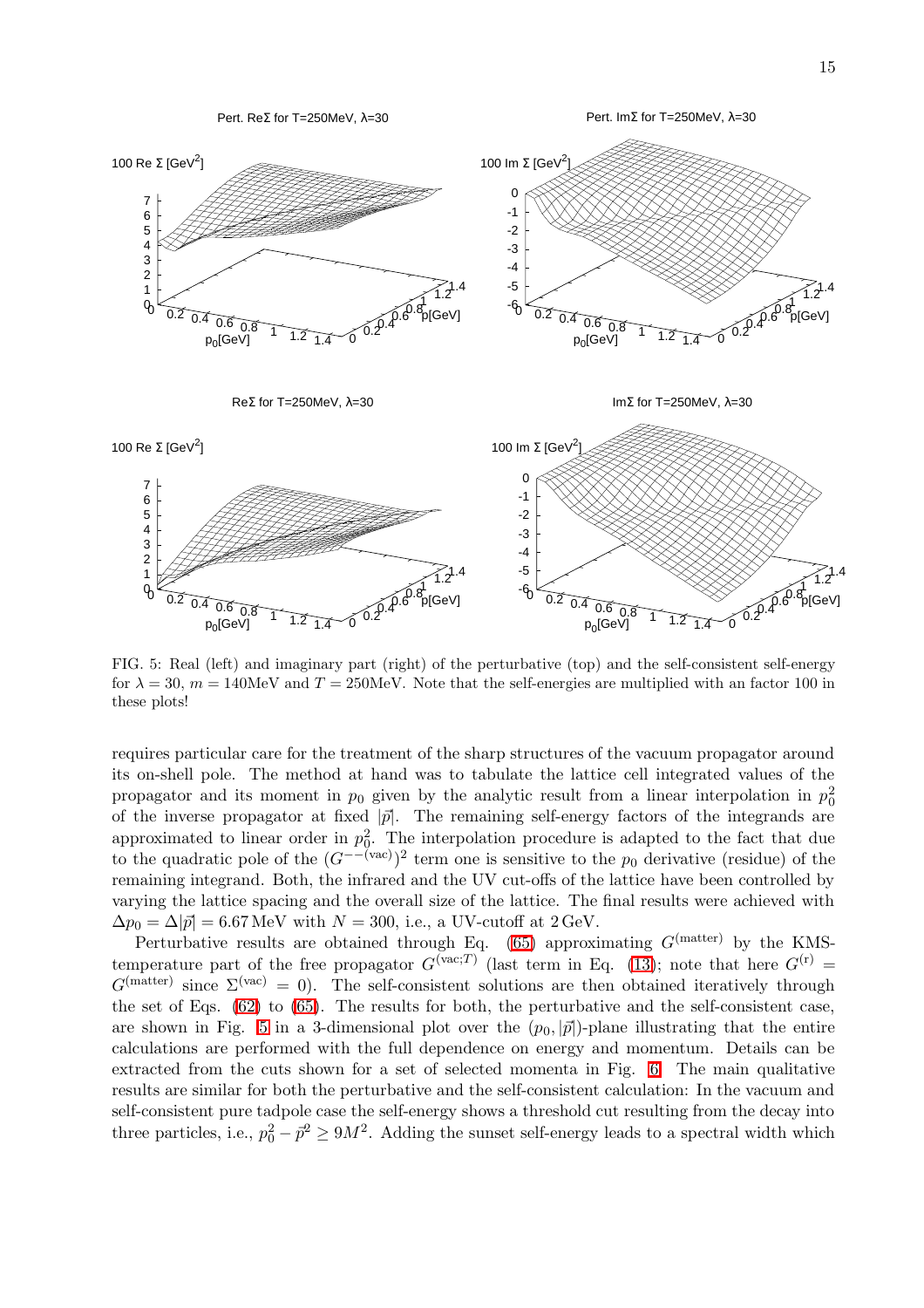

0 1 2 3 0.2 0.4 0.6 0.8 1 1.2 1.4  $\mathsf{p}_0$ [GeV] -5 -4 -3 0.2 0.4 0.6 0.8 1 1.2 1.4  $\mathsf{p}_0$ [GeV] p=0 MeV p=100 MeV p=200 MeV p=300 MeV p=400 MeV

<span id="page-15-0"></span>FIG. 6: Real (left) and imaginary part (right) of the perturbative (top) and the self-consistent self-energy for  $\lambda = 30$ ,  $m = 140$ MeV and  $T = 250$ MeV as a function of  $p_0$  for various 3-momenta. Note that the self-energies are multiplied by a factor of 100 in these plots!

dissolved this threshold such that the self-energy shows spectral strength (imaginary parts) at all energies. While the growing high-energy tail is related to the decay of virtual bosons into three particles, at finite temperature, as a new component, a low-energy plateau in  $\text{Im }\Sigma^{\text{R}}$  emerges from in-medium scattering processes.

Various balancing effects are encountered for the self-consistent case: For sufficiently large couplings and/or temperatures the self-consistent treatment shows quantitative effects on the width. The finite spectral width itself leads to a further broadening of the width and a smoothing of the structures as a function of energy. This is however counter balanced by the behavior of the real part of the self-energy, which, as discussed below, essentially shifts the in-medium mass upwards. This reduces the available phase space for real processes. With increasing coupling strength  $\lambda$  a nearly linear behavior of  $\text{Im } \Sigma^{\text{R}}$  with  $p_0$  results implying a nearly constant damping width given by  $-\text{Im }\Sigma^R/p_0$ .

The overall normalization of the real part of  $\Sigma^{\text{R}}$  is determined by the renormalization procedure. In this case there are three counter balancing effects. First the tadpole loop shifts the mass to higher values. As the tadpole is less effective for higher masses this effect weakens itself in the self-consistent tadpole treatment, c.f. Figs. [1](#page-6-0) or [7.](#page-16-0) However, since the sunset part adds spectral width, it indirectly contributes to the tadpole loop. Since spectral strength at the lower mass side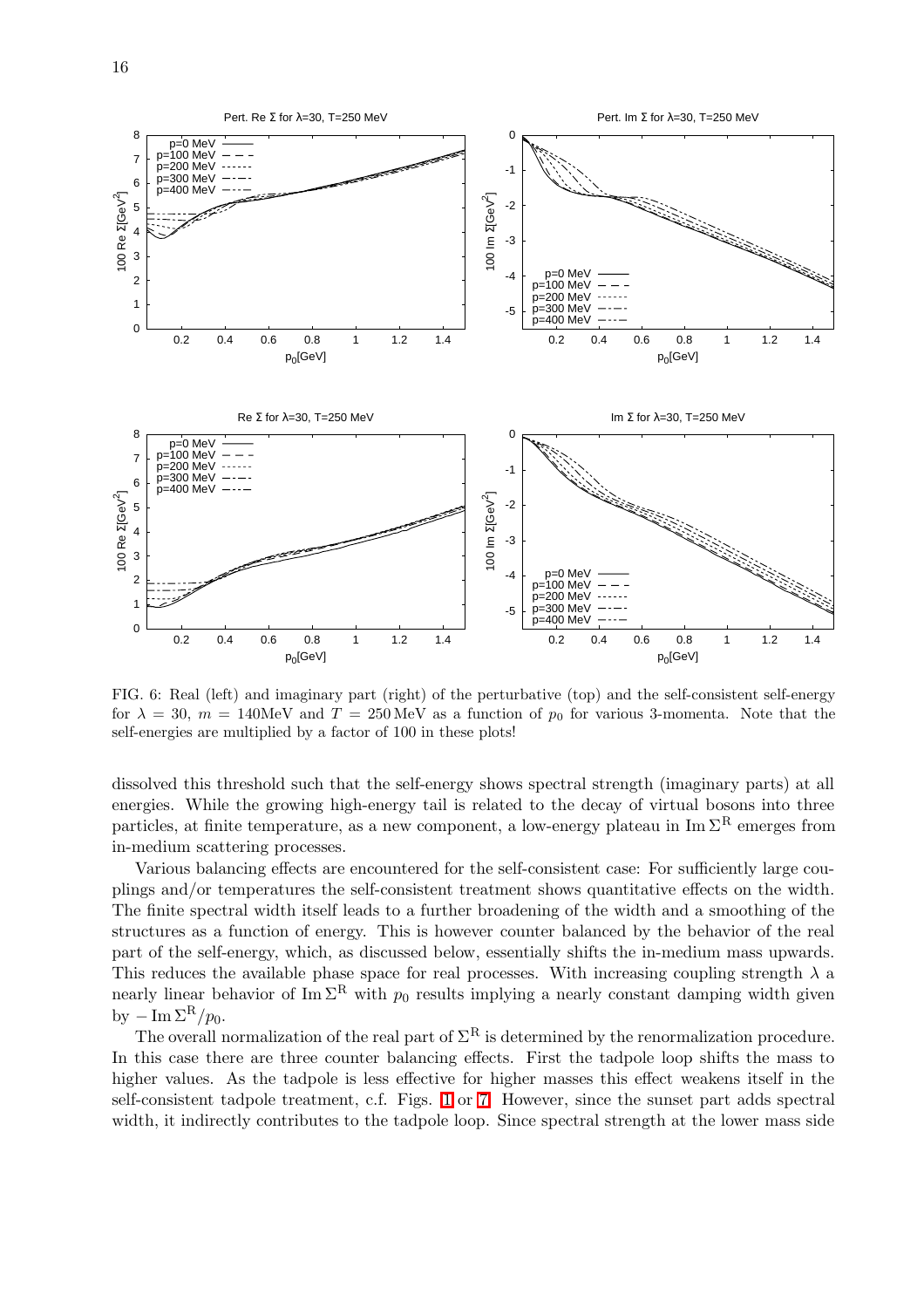

<span id="page-16-0"></span>FIG. 7: The in-medium effective masses M (left) and spectral widths  $\Gamma$  (right) of the particles for the various approximations described in the text as a function of the system's temperature T.

carries higher statistical weights, the tadpole loop in turn leads to a further increase of the mass shift, c.f. the perturbative calculations of sunset & tadpole in Fig. [7.](#page-16-0)

The direct contributions of the sunset terms to the real part of the self-energy become relevant at higher couplings and temperatures. Then the self-consistency leads to significant effects which contributes to a net downshift of the real part of the self energy or in-medium mass  $M$ . The latter effect finally overrules the tadpole shift and indeed leads to an overall negative mass shift compared to the (tadpole dominated) perturbative result. These effects are illustrated in Fig. [7](#page-16-0) where the in-medium effective mass  $M$  and width  $\Gamma$  of the corresponding "quasi-particles" are plotted against the temperature. Thereby M and  $\Gamma$  are defined as the quasi-particle energy  $M = p_0$  at vanishing real part of the dispersion relation  $[p_0^2 - m^2 - \text{Re }\Sigma(p_0, \vec{p})]_{p=(M, \vec{0})} = 0$  for  $\vec{p} = 0$ , and through  $\Gamma = -\operatorname{Im} \Sigma(p)/p_0|_{p=(M,\vec{0})}$ , respectively.

## V. CONCLUSIONS AND OUTLOOK

We have shown that it is possible to use the renormalization scheme, proposed in [[1](#page-17-0)], for numerical investigations of the self-consistent approximations for the self-energy derived from the truncated effective action formalism on the 2PI level. Thereby it is very important to isolate the divergent vacuum parts consistently, in particular the implicit or hidden ones, from all convergent and in particular temperature or more generally matter-dependent parts. This could be provided by the ansatz given in I for both, the propagator and the self-energy. The renormalized vacuum pieces are obtained using the Lehmann representation for all two-point quantities. The resulting integration kernels can then be renormalized by standard technics. The procedure solely rests on Weinberg's power counting theorem, i.e., on an analysis of the asymptotic behavior of the propagators.

In this way both, the renormalized vacuum self-energy and four-point functions can directly be obtained from finite equations. For the finite temperature parts it is important that they have to be completely excluded from the counter term structures. This is achieved by the technique developed in I. Exploratory calculations are shown for the symmetric Wigner-Weyl phase of the  $\lambda \phi^4$  model for the self-consistent treatment of both the tadpole and the sunset diagram at finite temperature.

The results promise that the method, which is conserving [\[2](#page-17-1), [12](#page-18-3)] and thermodynamically consistent, can also be applied for the genuine non-equilibrium case, i.e., in quantum transport [\[18](#page-18-9)]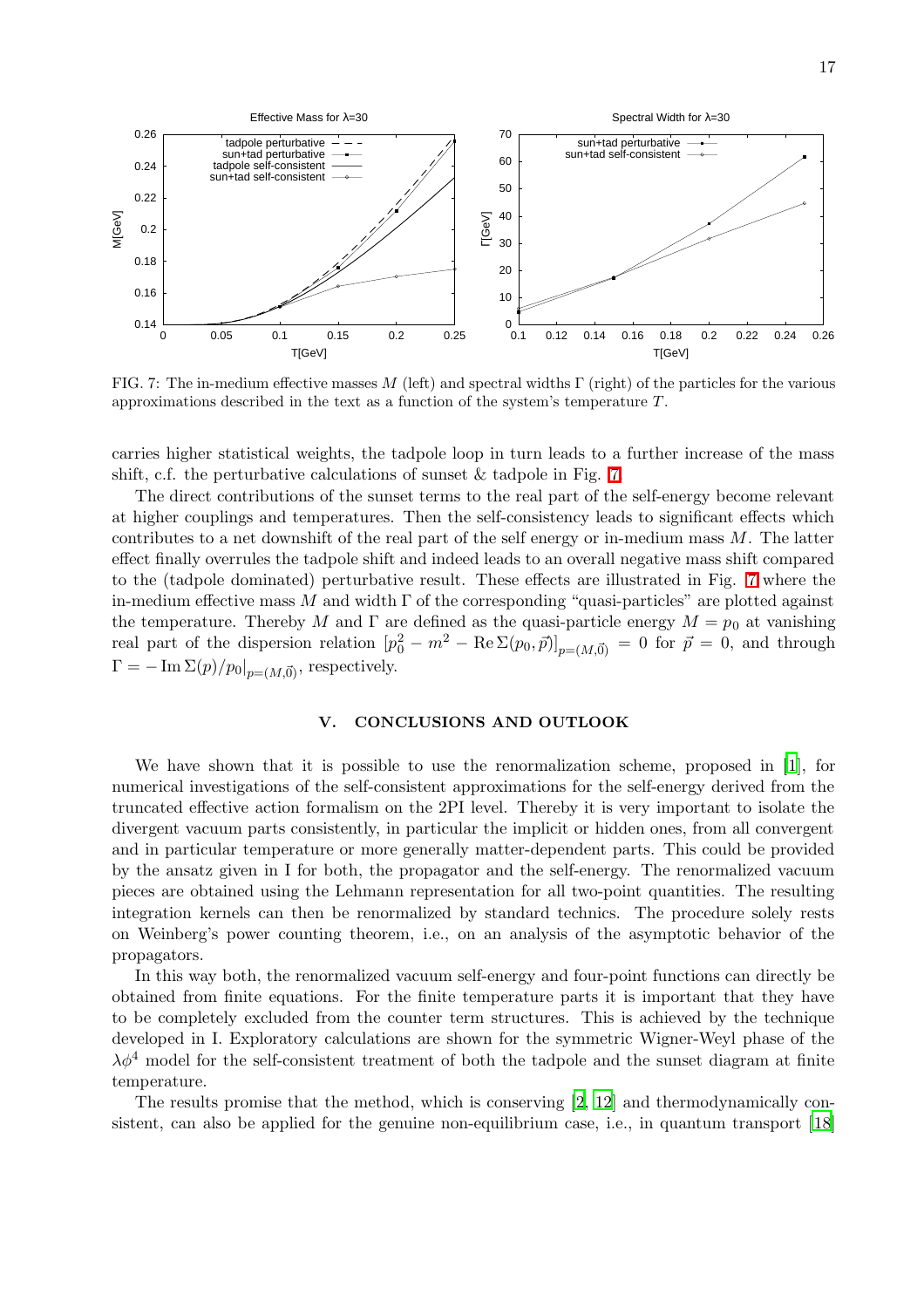or for the solution of the renormalized Kadanoff-Baym equations. Numerical studies for nonequilibrium cases (Gaussian initial conditions, spatially homogeneous systems) were already performed in  $[19, 20, 21]$  $[19, 20, 21]$  $[19, 20, 21]$  $[19, 20, 21]$  $[19, 20, 21]$ . These investigations were undertaken in  $1+1$  dimensions. Our renormalization scheme should also be applicable for the non-equilibrium case in  $1+3$  dimensions and implementable in numerical codes.

The investigation of the symmetry properties of Φ-derivable approximations is the subject of a forthcoming publication [\[7](#page-17-6)]. It is known that in general the symmetries of the classical action which lead to Ward-Takahashi identities for the proper vertex-functions are violated for the self-consistent Dyson resummation for the functions beyond the one-point level, i.e., on the correlator level. The reason is that, although the *functional*  $\Gamma$  can be expanded with respect to expansion parameters like the coupling or  $\hbar$  (loop expansion) or large-N expansions for  $O(N)$  type models, the solution of the self-consistent equations of motion contains partial contributions to any order of the expansion parameter. This resummation is of course incomplete and violates even crossing symmetry for the vertices involved in the renormalization procedure. This causes problems concerning the Nambu-Goldstone modes [\[6\]](#page-17-5) in the broken symmetry case or concerning local symmetries (gauge symmetries) [\[9](#page-18-0)] on a level where the gauge fields are treated beyond the classical field level, i.e., on the propagator level.

It can be shown though, that on top of any solution of a Φ-derivable approximation which is constructed from a symmetric Lagrangian there exists a non-perturbative effective action  $\Gamma_{\text{eff}}[\varphi]$ which generates proper vertex functions in the same sense as the 1PI effective action. These  $ex$ ternal vertex functions fulfill the Ward-Takahashi identities of the underlying symmetry. However, in general they coincide with the self-consistent ones only up to one-point order. This fact especially ensures that the expectation values of Noether currents are conserved for the Φ-derivable approximations. Thus usually the so generated external self-energy and higher vertex functions are different from the Φ-derivable expressions. Details on these considerations will be given in a forthcoming paper [\[7](#page-17-6)].

### Acknowledgments

We are grateful to J. Berges, J. P. Blaizot, G. E. Brown, P. Danielewicz, B. Friman, Yu. Ivanov, M. Lutz, M. A. Nowak and D. Voskresensky for fruitful discussions and suggestions at various stages of this work.

- <span id="page-17-0"></span>[1] H. van Hees and J. Knoll, Phys. Rev. D65, 025010 (2002), URL <http://arXiv.org/abs/hep-ph/0107200>.
- <span id="page-17-1"></span>[2] G. Baym, Phys. Rev. 127, 1391 (1962), URL [http://prola.aps.org/abstract/PR/v127/i4/p1391\\_1](http://prola.aps.org/abstract/PR/v127/i4/p1391_1).
- <span id="page-17-2"></span>[3] J. Luttinger and J. Ward, Phys. Rev. 118, 1417 (1960), URL [http://prola.aps.org/abstract/PR/v118/i5/p1417\\_1](http://prola.aps.org/abstract/PR/v118/i5/p1417_1).
- <span id="page-17-3"></span>[4] M. Cornwall, R. Jackiw, and E. Tomboulis, Phys. Rev. D10, 2428 (1974), URL [http://prola.aps.org/abstract/PRD/v10/i8/p2428\\_1](http://prola.aps.org/abstract/PRD/v10/i8/p2428_1).
- <span id="page-17-4"></span>[5] E. Braaten and E. Petitgirard (2001), http://arXiv.org/abs/hep-ph/0107118.
- <span id="page-17-5"></span>[6] G. Baym and G. Grinstein, Phys. Rev. D15, 2897 (1977), URL [http://prola.aps.org/abstract/PRD/v15/i10/p2897\\_1](http://prola.aps.org/abstract/PRD/v15/i10/p2897_1).
- <span id="page-17-6"></span>[7] H. van Hees and J. Knoll, Phys. Rev. D (2001), in preparation.
- <span id="page-17-7"></span>[8] A. Peshier, Phys. Rev. D63, 105004 (2001), URL <http://arXiv.org/abs/hep-ph/0011250>.